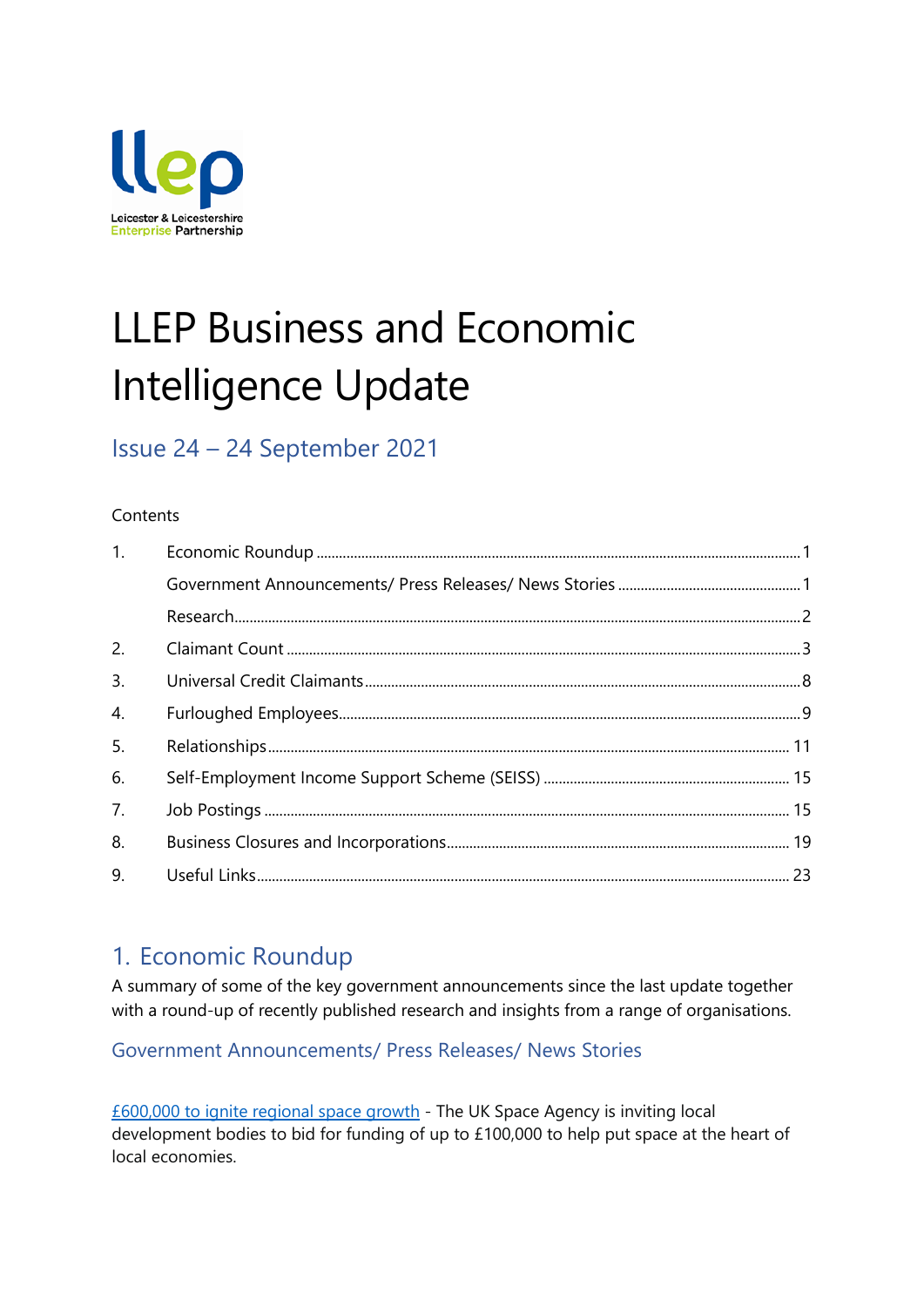[Up to £375,000 available for space science projects](https://www.gov.uk/government/news/up-to-375000-available-for-space-science-projects) - Companies and research organisations are invited to apply for funding to develop technologies that could support the next generation of space science missions.

[£9 million fund for authorities to tackle air pollution](https://www.gov.uk/government/news/9-million-fund-for-local-authorities-to-tackle-air-pollution) - New round of Air Quality Grants for local authorities opens to benefit communities and reduce the impact of polluted air on people's health.

[Government launches public consultation to make outdoor measures for high streets](https://www.gov.uk/government/news/government-launches-public-consultation-to-make-outdoor-measures-for-high-streets-permanent)  [permanent](https://www.gov.uk/government/news/government-launches-public-consultation-to-make-outdoor-measures-for-high-streets-permanent) - Proposed planning reforms to support hospitality businesses, markets, and historic visitor attractions, so that outdoor space can be used more easily.

[Next generation of UK science leaders backed with £113 million to bring innovations to](https://www.gov.uk/government/news/next-generation-of-uk-science-leaders-backed-with-113-million-to-bring-innovations-to-market)  [market](https://www.gov.uk/government/news/next-generation-of-uk-science-leaders-backed-with-113-million-to-bring-innovations-to-market) - Nearly 100 cutting edge projects will tackle major global issues, ranging from climate change to chronic disease.

### <span id="page-1-0"></span>Research

[Centre for Cities High Street Recovery Tracker](https://www.centreforcities.org/data/high-streets-recovery-tracker/) - As the Coronavirus pandemic varies across the country, Centre for Cities tracks the recovery of high streets in Britain's cities and large towns. The tracker shows how quickly high streets in the UK are returning to their previous levels of activity and the drivers behind it.

[Store Openings and Closures -](https://www.pwc.co.uk/industries/retail-consumer/insights/store-openings-and-closures.html) H1 2021 - PwC UK – Store closures slow as government measures and pent-up post-lockdown demand provide some protection for retailers and leisure operators.

[Earnings and employment from Pay As You Earn Real Team Information, UK: August 21](https://www.ons.gov.uk/employmentandlabourmarket/peopleinwork/earningsandworkinghours/bulletins/earningsandemploymentfrompayasyouearnrealtimeinformationuk/august2021) - Experimental monthly estimates of pay rolled employees and their pay from HM Revenue and Customs' (HMRC) Pay As You Earn (PAYE) Real Time Information (RTI) data. Includes a flash estimate of pay rolled employment and median pay for the most recent month, by geographical regions (NUTS1, NUTS2 and NUTS3), industrial sector (SIC2007) and age bands.

[Small Business Survey 2020: businesses with no employees](https://assets.publishing.service.gov.uk/government/uploads/system/uploads/attachment_data/file/1010728/LSBS_2020_non_employers.pdf) - Findings of the Small Business Survey 2020 on the performance of businesses with no employees.

[Small Business Survey 2020: businesses with employees](https://assets.publishing.service.gov.uk/government/uploads/system/uploads/attachment_data/file/1010738/LSBS_2020_SME_Employers.pdf) - Findings of the Small Business Survey 2020 on the performance of businesses with employees.

[Retail sales, Great Britain: July 2021](https://www.ons.gov.uk/businessindustryandtrade/retailindustry/bulletins/retailsales/july2021) - A first estimate of retail sales in volume and value terms, seasonally and non-seasonally adjusted.

[Living longer: impact of working from home on older workers](https://www.ons.gov.uk/peoplepopulationandcommunity/birthsdeathsandmarriages/ageing/articles/livinglongerimpactofworkingfromhomeonolderworkers/2021-08-25) - Explores the implications of the pandemic driven change in working arrangements on the timing of older workers' exit from the labour market.

Business insights and impact on the UK [economy](https://www.ons.gov.uk/businessindustryandtrade/business/businessservices/bulletins/businessinsightsandimpactontheukeconomy/26august2021) - Experimental data from the voluntary fortnightly business survey (BICS) about financial performance, workforce, prices, trade, and business resilience.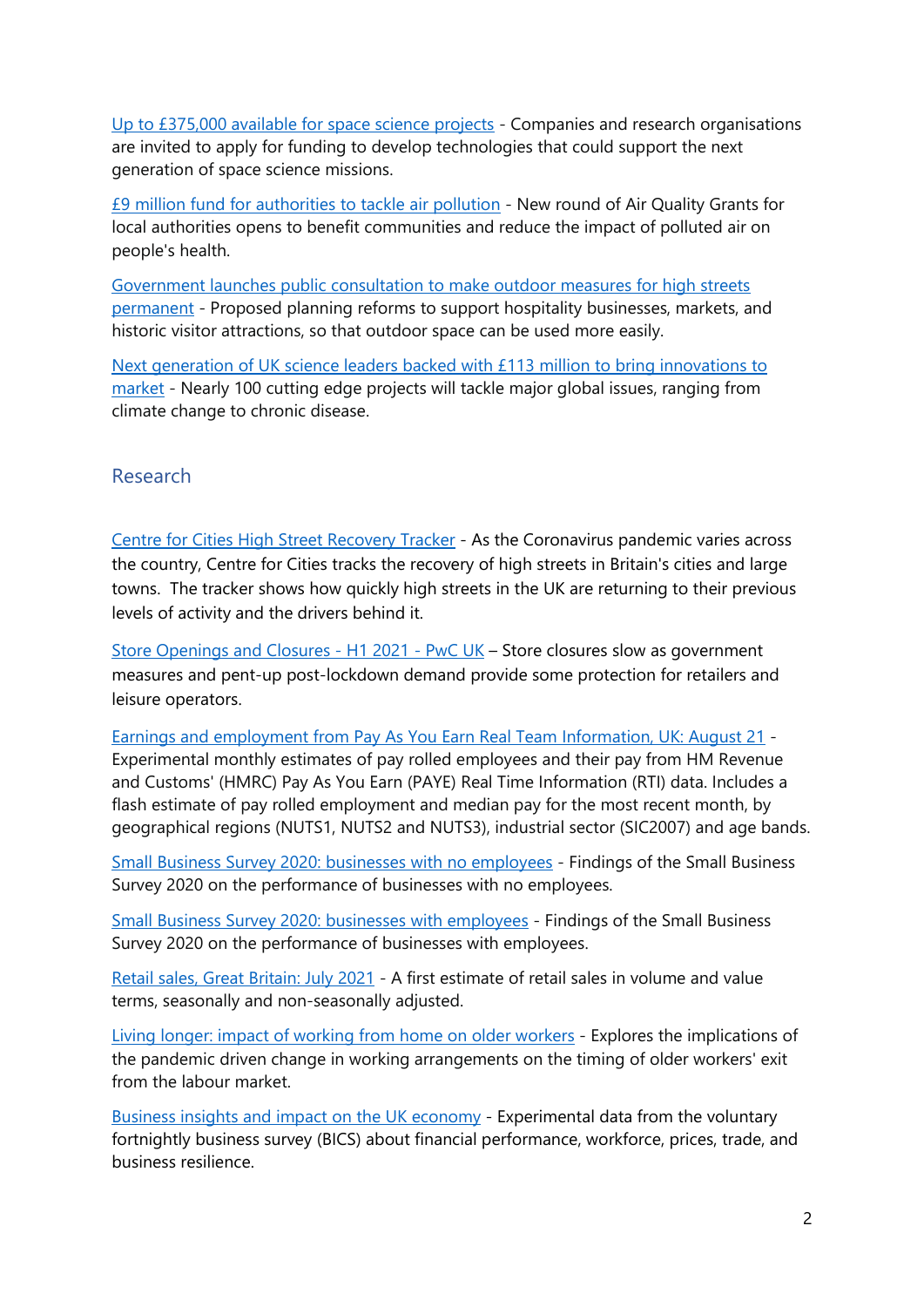[Apprenticeships and traineeships: August 2021](https://www.gov.uk/government/statistics/apprenticeships-and-traineeships-august-2021) - Monthly apprenticeship starts to June 2021, and official statistics covering the apprenticeship service and find an apprenticeship.

### <span id="page-2-0"></span>2. Claimant Count

In August 2021 the claimant rate in the Leicester and Leicestershire area was 4.3%. This translates to 28,895 claimants. In July the figure was 4.4% (29,415). At a national level the claimant rate in England was 5.3%. This is a percentage point higher than the local figure.

The picture is very different in the city and county with Leicester having a claimant rate of 6.6% and Leicestershire 3.1%. This is a difference of 3.5 percentage points. Leicester's claimant rate is 1.3 percentage points higher than the England average (5.3%).



*Figure 1 LLEP Area Claimant Rate (%) March 20 – August 2021 Source: Data: ONS*

Of the 28,895 claimants over half (53.7% or 15,555) reside in Leicester.

In March 2020 the claimant rate was 2.3% (or 15,145). Between March 2020 and the end of August 2021 the claimant rate increased by 2 percentage points to 4.3% (28,895). This translates to an additional 13,480 claimants or a percentage increase of 98%.

In August of 2020 the number of claimants in the Leicester and Leicestershire area was at its highest point.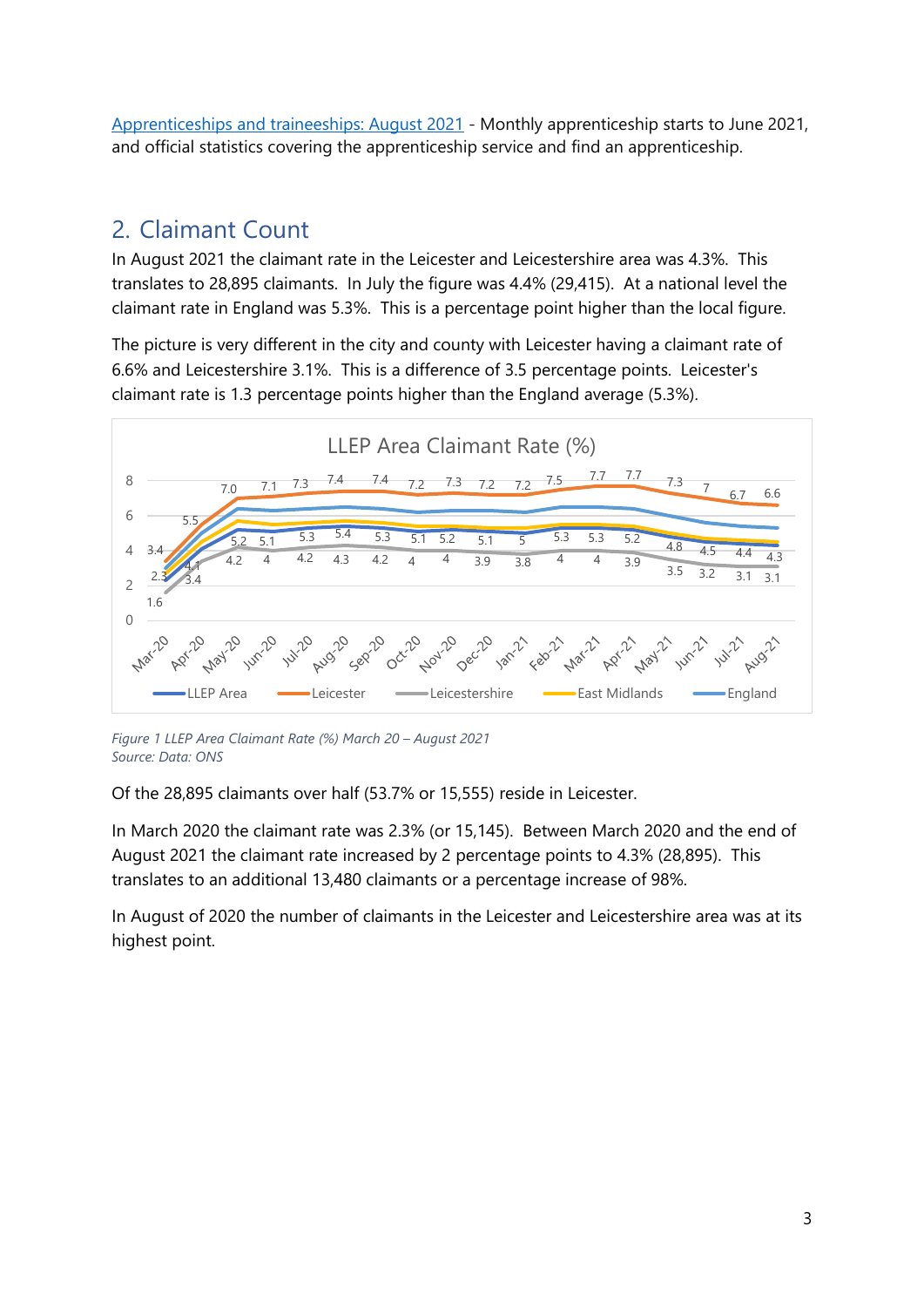

*Figure 2 LLEP Area Claimant Count August 2020 - August 2021 Source Data: ONS*

In the Leicester and Leicestershire area over the period March to August 2020 the number of claimants grew from 15,145 to 36,025. This was a rise of 20,880 claimants or 138%. When comparing the figures for August 2020 and August 2021 against those for March 2020, the difference has fallen from 20,880 to 13,480. This is a significant fall in claimants (7,040). Since March of this year the number of claimants has fallen by 6,385.

Despite recent falls (March 2021 onwards) the initial shock and uncertainty caused by the Coronavirus remains a feature of local and national economies. It is still unknown how the closure of the Job Retention Scheme (Furlough) at the end of September, the reopening of the economy and reported skills/staff shortages will impact on claimant rates.

Figures 12 and 13 later in the report demonstrates the claimant rate over the period January 2019 to August 2021, the number of unique job postings (for the same period) and the total number of eligible staff that have been furloughed (July 2020 to July 2021).

It must be noted that August claimant figures are to be revised by the Office for National Statistics and it is likely that number as with previous months will be lower than those reported.

Figures 3 and 4 below project claimant numbers forward to the end of August 2022. Projections are based on the last 3, 5 and 8 months and an average of the three. These help to identify the direction of travel in relation to the number of claimants. What they don't do is consider the withdrawal of the Job Retention Scheme and SEISS. The average figure for August 2022 is 16,560 or 2.5%. In March 2020 there were 15,145 claimants (2.3%). This demonstrates that in a year (based on current figures) claimant numbers should be approaching pre-pandemic levels.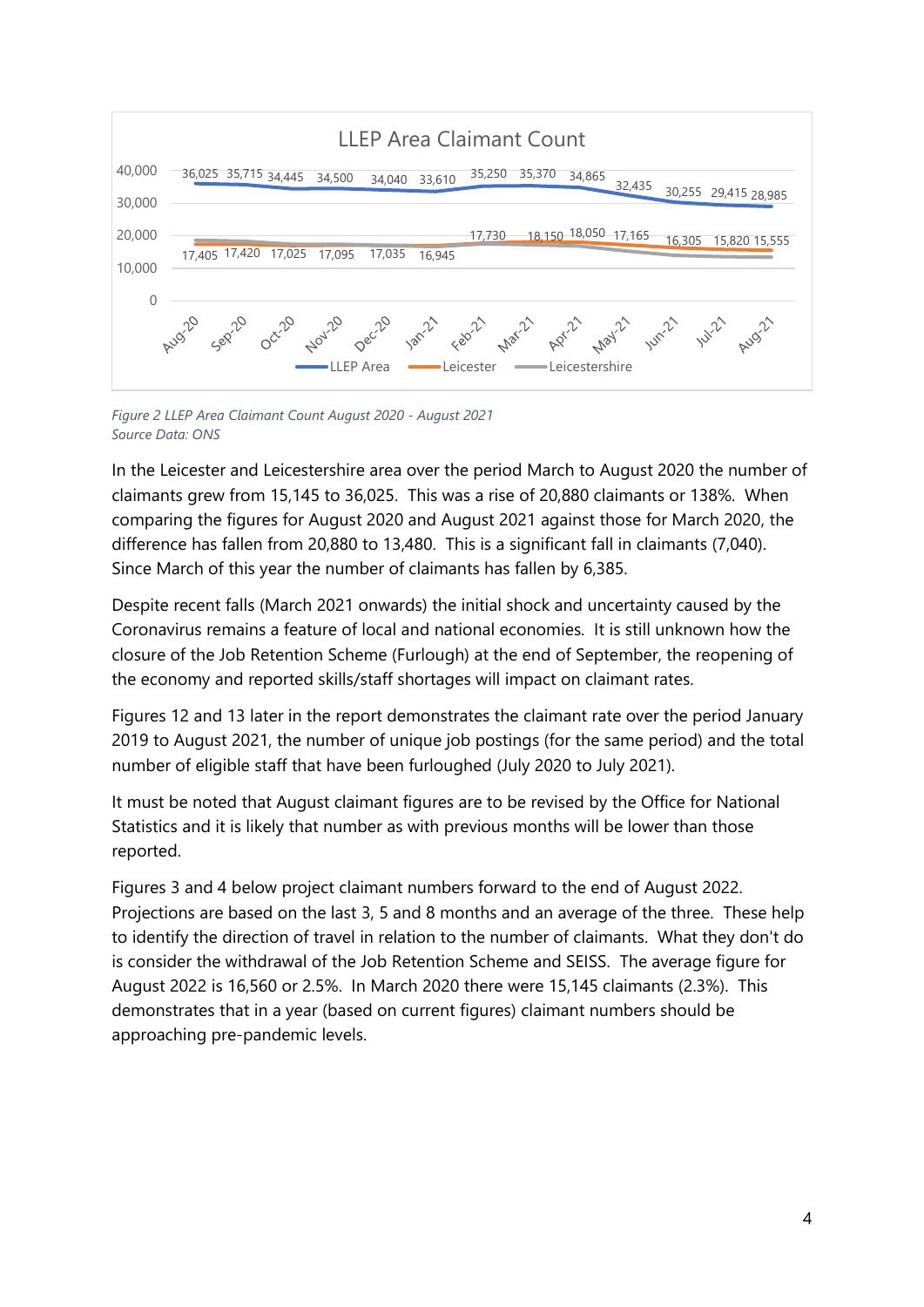

*Figure 3 LLEP Area Claimant Forecast, 3, 5, 8 and Forecast Average to August 2022. Source Data: ONS*



*Figure 4 LLEP Area Claimant Rate Forecast, 3, 5, 8 and Forecast Average, August 2022. Source Data: ONS*

The pandemic has affected all age groups. Figures for August 2021 demonstrate that there were on average a larger share of 25-49 years olds (4.9%) who were claimants than 18-24 years olds (4.8%) and claimants that were 50 and over (3.5%). In previous months the claimant rate had been higher in the 18-24 age group. Nationally the claimant rates were significantly higher for 18-24 years olds (6.9%), for 25-49 years olds (5.9%) and those who are 50 and over (4.2%).

Although the claimant rates are similar for those who are 18-24 and those that are 25-49, the 25-49 age group has a significantly larger number of claimants.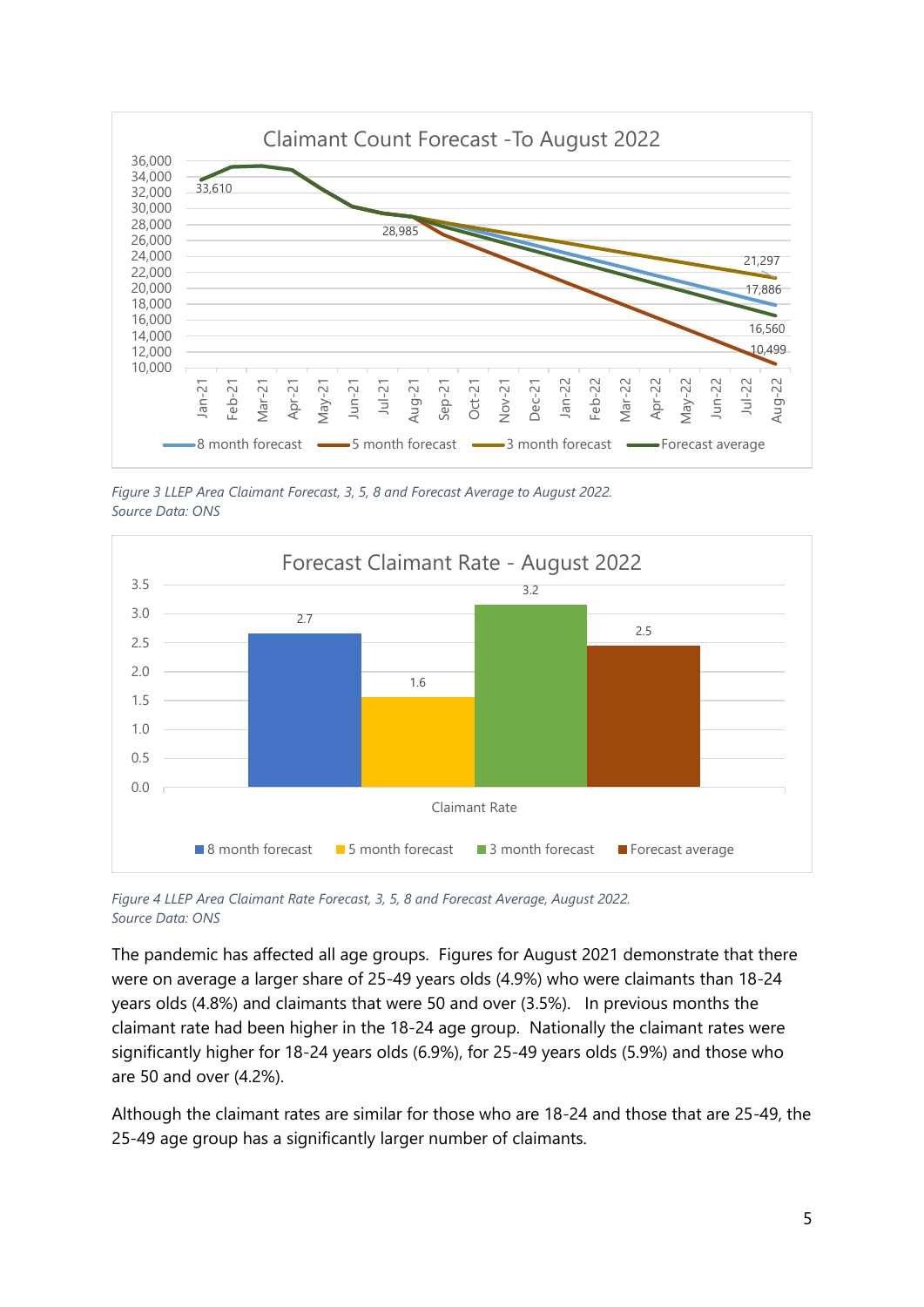

*Figure 5 LLEP Area Claimant Rate by Age (%) March 2020 – August 2021 Source Data: ONS*

Figure 6 below demonstrates the claimant rate for 18-24 years olds for the Leicester and Leicestershire area and its component parts compared to the average.



*Figure 6 LLEP Area Claimant Rate by Claimants Aged 18-24 (%) March 2020 – August 2021 Source: ONS*

Sixteen thousand six hundred and ten (57%) claimants were male and 12,380 (43%) were female.

Figure 7 demonstrates the claimant rate for males and females since March 2020.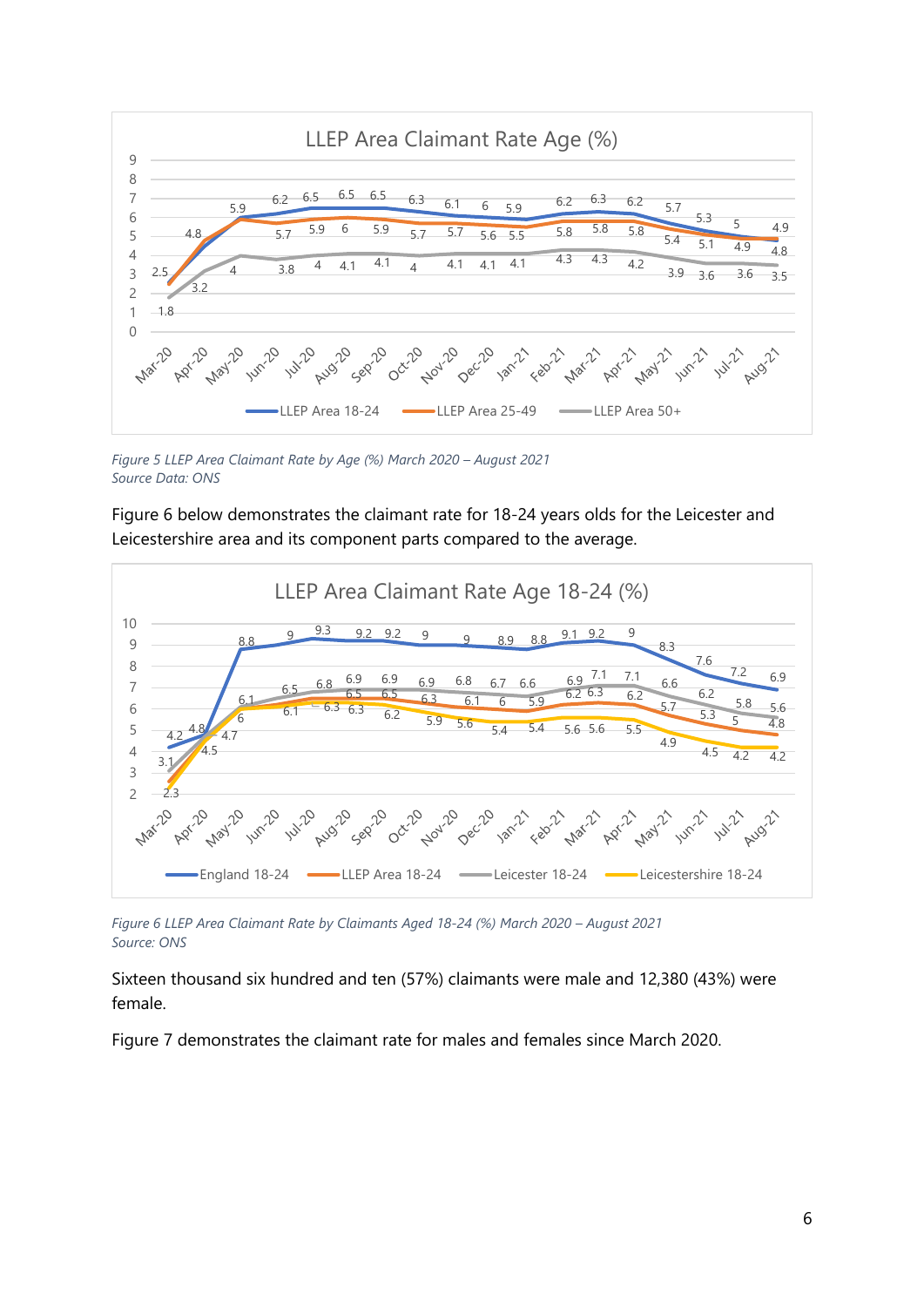

*Figure 7 LLEP Area Claimant Rate by Gender (%) March 2020 - August 2021 Source: ONS*

The figure below demonstrates the number of claimants in the Leicester and Leicestershire area over the period August 2013 to August 2021.



*Figure 8 LLEP Area Claimant Count August 2013 – August 2021 Source: ONS*

The figure below demonstrates claimant rates at a district level from March 2020 to August 2021.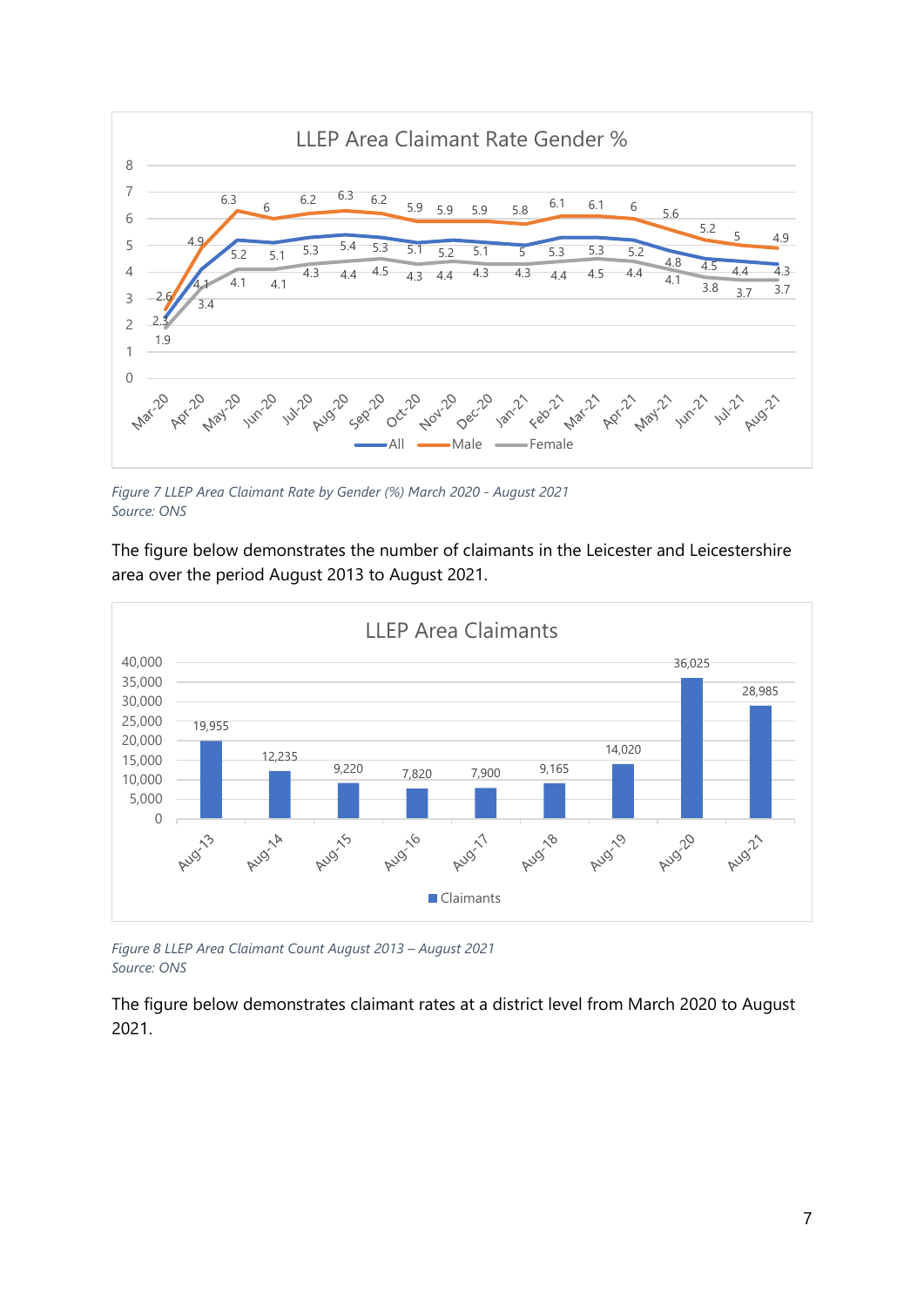

*Figure 9 District Claimant Share of Working Age Residents March 2020 – August 2021 Source: ONS*

Note: It must be noted that August figures will be revised by the Office for National Statistics and it is likely that number will be lower than reported initially.

For more data on Job Seekers Allowance and Universal Credit claimant count data by district, visit the **[Unemployment Dashboard](https://public.tableau.com/profile/r.i.team.leicestershire.county.council#!/vizhome/UnemploymentDashboard_4/JSA)** on the LSR Portal.

# <span id="page-7-0"></span>3. Universal Credit Claimants

Universal Credit claimants are placed in a conditionality group based on their circumstances and work capability and this determines what is expected of them during their claim.

In the Leicester and Leicestershire area most of the claimants are in either the working conditionality group or the searching/planning/preparing for work group.

When compared to March figures for 2020, all three groups have seen growth in numbers.

Over the last reporting month (July to August) at 33,025 the numbers searching, planning, or preparing for work has become slightly smaller.

From January 2021 those searching, planning, or preparing for work has fallen by 2,085, those working by 205. Those with no work requirements grew by 3,201.

Since March 2020 there has been a steady but significant rise in the number of people who are not seeking work/ have no work requirements with numbers nearly doubling during the period. In March 2020 the figure was 10,997 and in August 2021 it was 18,742.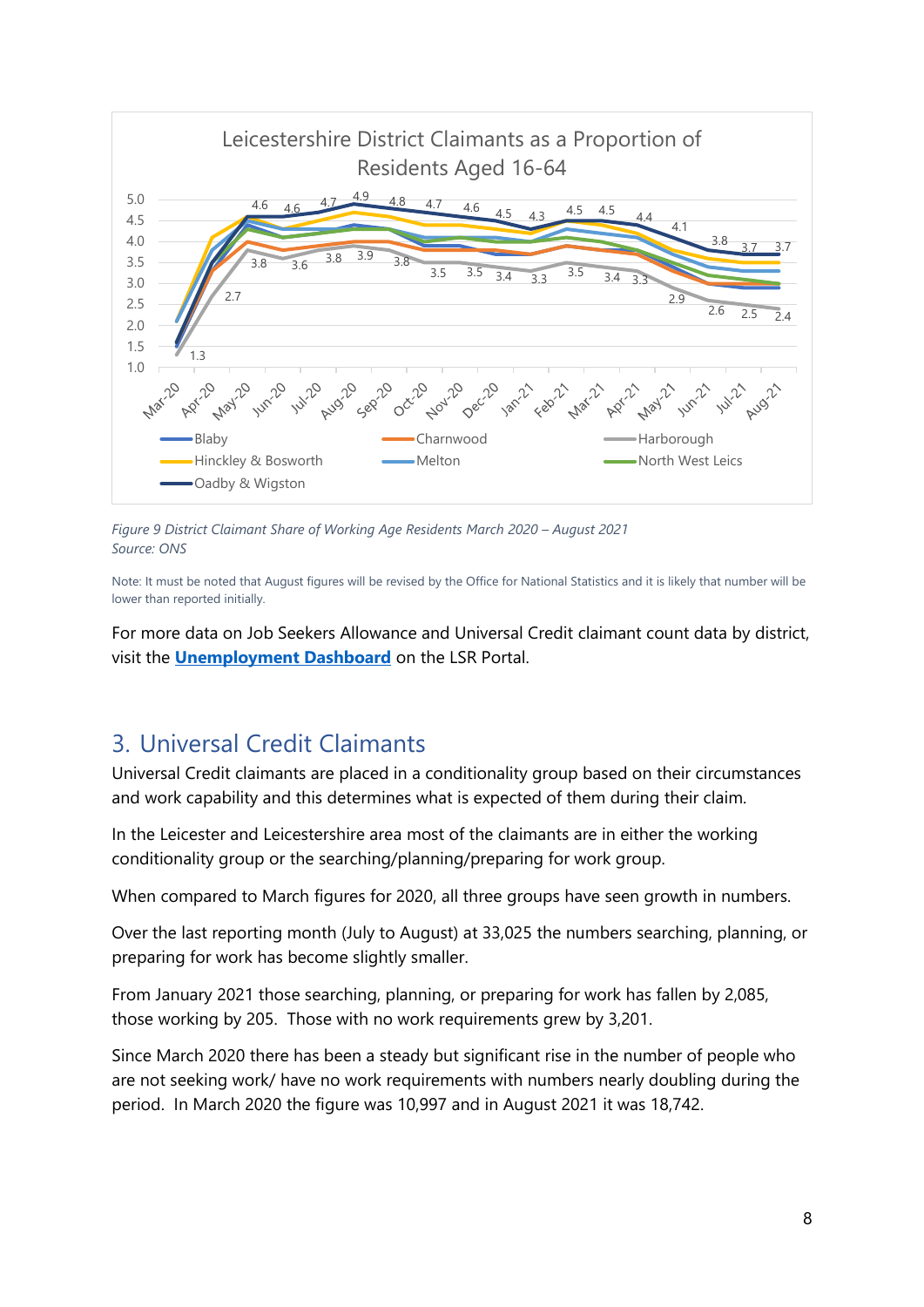

*Figure10 LLEP Area Universal Credit Claimant Count by Conditionality Group March 2020 – August 2021 Source: DWP via Stat-Xplore* 

|                                         | Mar-<br>20 | -Aug<br>20 | Jan-<br>21 | Feb-<br>21 | Mar-<br>21 | Apr-<br>21 | May-<br>21 | Jun-<br>21 | Jul-<br>21 | Aug-<br>21 |
|-----------------------------------------|------------|------------|------------|------------|------------|------------|------------|------------|------------|------------|
| Search/ planning/ preparing<br>for work | 17,753     | 37,100     | 35,290     | 37,177     | 37,710     | 37,759     | 35,878     | 34,065     | 33,396     | 33,205     |
| Working                                 | 14,139     | 31,606     | 36,155     | 34,639     | 34,236     | 33,531     | 34,823     | 35,750     | 35,428     | 35,950     |
| No work requirements                    | 10.997     | 12,574     | 15,541     | 16,049     | 16,509     | 16.982     | 17,469     | 17,903     | 18,364     | 18,742     |

Table 1: *LLEP Area Universal Credit Claimant Count by Conditionality Group March 2020 – August 2021 Source: DWP via Stat-Xplore* 

# <span id="page-8-0"></span>4. Furloughed Employees

The information below is provided by Her Majesty's Revenue and Customs (HMRC) and are statistics that relate to the governments Job Retention Scheme.

Table 2 provides an understanding of the take up of the scheme by showing the percentage of eligible employments furloughed for the months July 2020 to July 2021. Data is available for areas contained within the Leicester and Leicestershire geography and can be compared with the England average.

Figures for July demonstrate that other than Leicester and Oadby and Wigston, local take-up is below or in-line with the average. The latest figures show falls in the take up of the scheme in all the areas identified.

The government is set to continue contributing to furloughed worker's wages until the end of September 2021 when the scheme ends.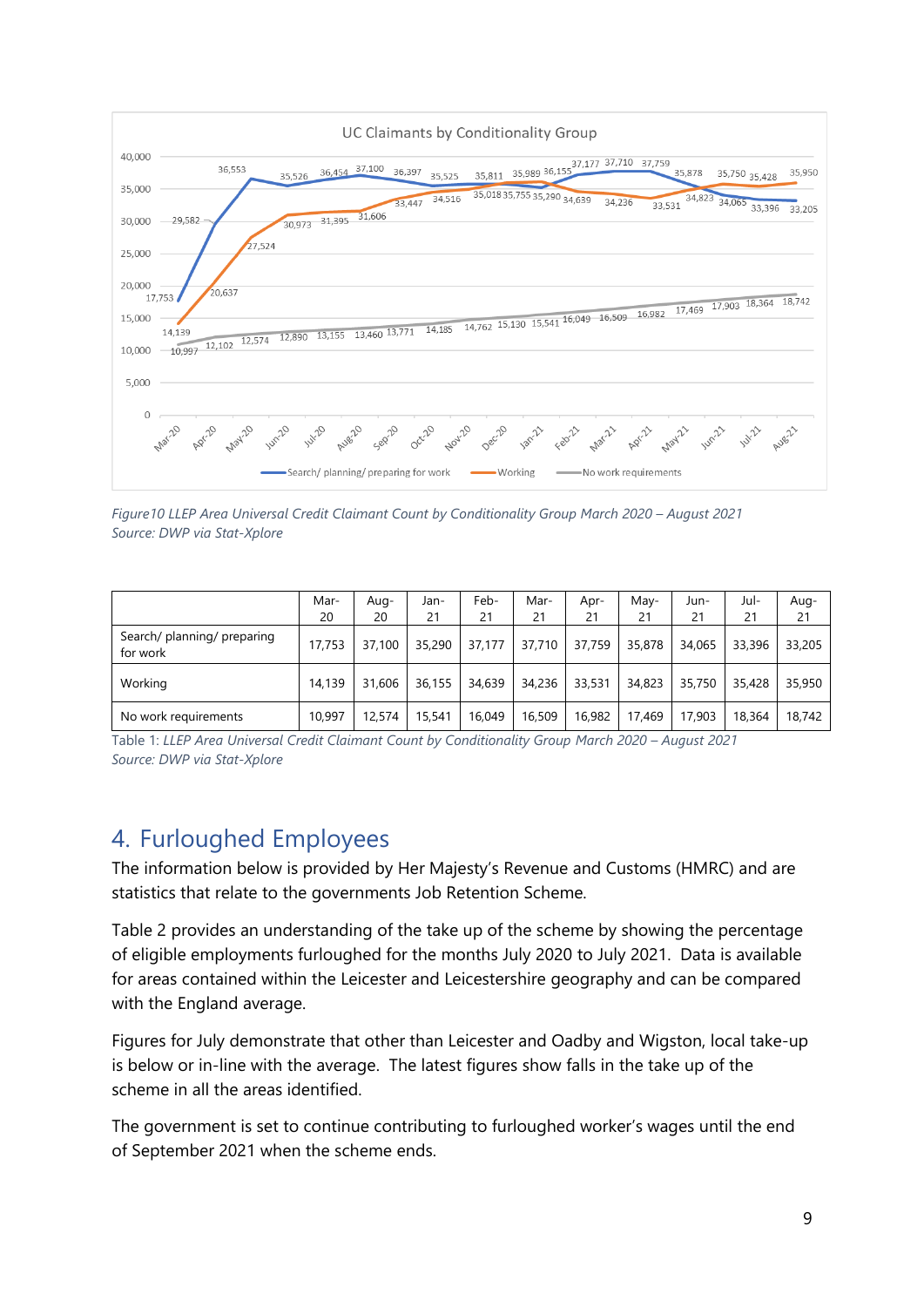| Area                | $\overline{\mathcal{S}}$<br>ylnr | $\infty$<br>August | $\Omega$<br>September | 20<br>October | $\overline{c}$<br>November | $\overline{c}$<br>December | $\overline{c}$<br>Vienuel | 21<br>February | $\overline{c}$<br>March <sup>3</sup> | $\overline{\phantom{0}}$<br>$\sim$<br>April | $\overline{c}$<br>Vay | $\overline{2}$<br>June | 21<br>ylnr |
|---------------------|----------------------------------|--------------------|-----------------------|---------------|----------------------------|----------------------------|---------------------------|----------------|--------------------------------------|---------------------------------------------|-----------------------|------------------------|------------|
| Blaby               | 17%                              | 13%                | 9%                    | 8%            | 12%                        | 12%                        | 15%                       | 15%            | 13%                                  | 11%                                         | 8%                    | 6%                     | 5%         |
| Charnwood           | 17%                              | 12%                | 9%                    | 7%            | 12%                        | 12%                        | 15%                       | 15%            | 14%                                  | 11%                                         | 8%                    | 6%                     | 5%         |
| England             | 17%                              | 12%                | 9%                    | 7%            | 13%                        | 13%                        | 15%                       | 15%            | 15%                                  | 11%                                         | 8%                    | 7%                     | 6%         |
| Harborough          | 17%                              | 13%                | 10%                   | 8%            | 13%                        | 13%                        | 15%                       | 15%            | 14%                                  | 11%                                         | 8%                    | 7%                     | 6%         |
| Hinckley & Bosworth | 16%                              | 12%                | 9%                    | 7%            | 11%                        | 12%                        | 14%                       | 14%            | 13%                                  | 10%                                         | 8%                    | 6%                     | 5%         |
| Leicester           | 17%                              | 12%                | 9%                    | 7%            | 13%                        | 14%                        | 15%                       | 15%            | 15%                                  | 12%                                         | 9%                    | 8%                     | 7%         |
| Melton              | 16%                              | 12%                | 9%                    | 7%            | 12%                        | 12%                        | 15%                       | 15%            | 13%                                  | 11%                                         | 8%                    | 6%                     | 5%         |
| NW Leicestershire   | 16%                              | 11%                | 8%                    | 7%            | 11%                        | 10%                        | 13%                       | 13%            | 12%                                  | 9%                                          | 7%                    | 5%                     | 5%         |
| Oadby & Wigston     | 18%                              | 13%                | 10%                   | 8%            | 12%                        | 13%                        | 15%                       | 15%            | 14%                                  | 12%                                         | 9%                    | 8%                     | 7%         |

*Table 2. Uptake of Job Retention Scheme, % of Employments in the LLEP Area July 2020 – July 2021 Source: HMRC*

Figure 11 and Table 3 demonstrate the total employments on furlough as of the 31/07/2021.





Total furlough at 31 July (provisional)

*Figure 11 Total Employments Furloughed at 31 July 2021 Source: HMRC*

Figures for July demonstrate that there were 26,700 employments on furlough. In June there were 31,200.

| Blaby | Charnwood | Harborough | Hinckley &<br><b>Bosworth</b> | Leicester | Melton | <b>NW</b><br>Leicestershire | Oadby &<br>Wigston |
|-------|-----------|------------|-------------------------------|-----------|--------|-----------------------------|--------------------|
| 2,500 | 4.100     | 2.400      | 2.600                         | 10,200    | .100   | 2,200                       | 1,600              |

*Table 3. Total Employments Furloughed at 31 July 2021 Source: HMRC*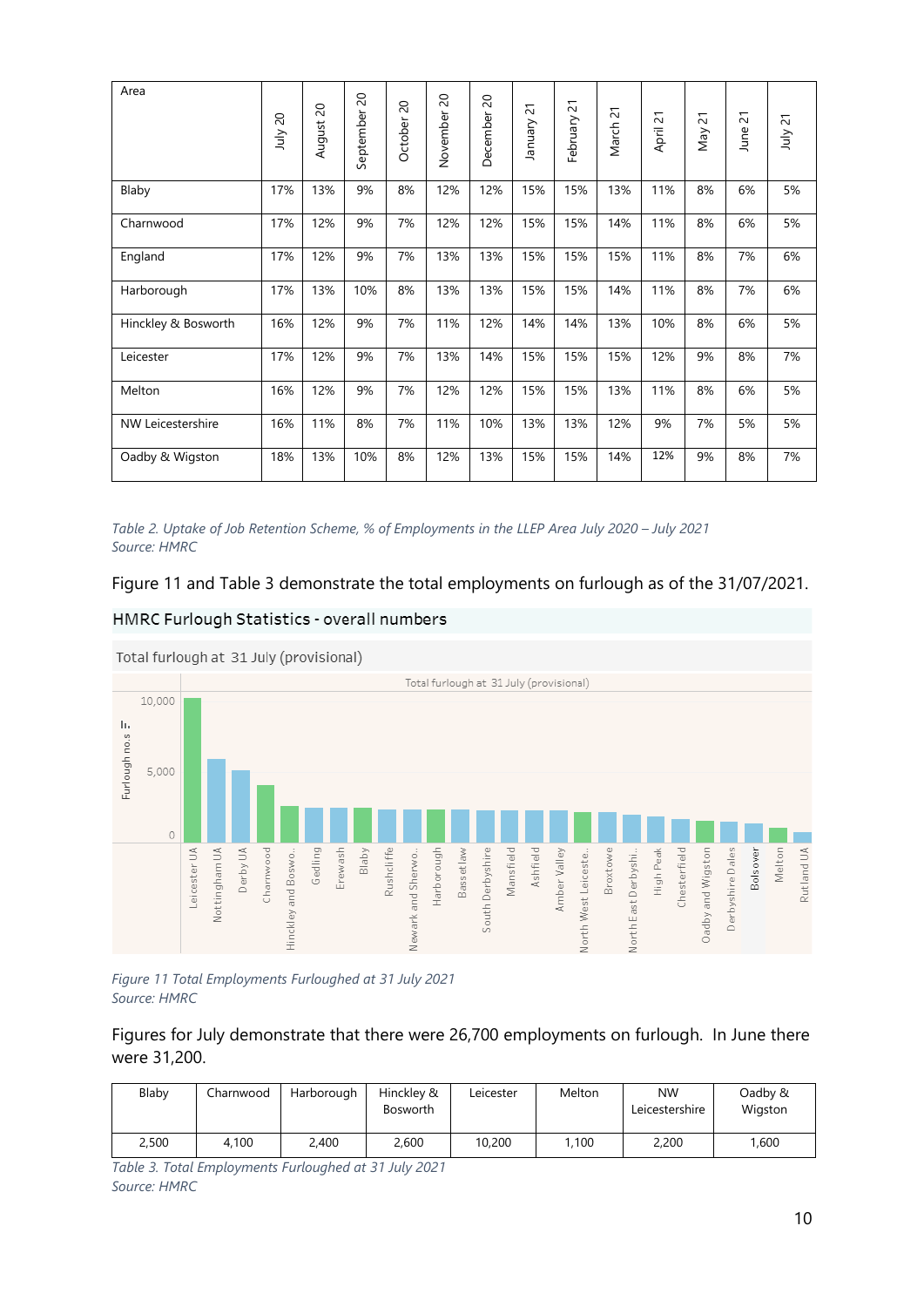For more detail including East Midlands comparators see the **[Furloughed Staff Dashboard](https://public.tableau.com/profile/r.i.team.leicestershire.county.council#!/vizhome/Covid-19Furloughedstaff/Furloughedstaffdata)** on the LSR Portal.

# <span id="page-10-0"></span>5. Relationships

Figure 12 demonstrates the relationship between the claimant count, unique job postings, business closures for the period January 2019 onwards in the Leicester and Leicestershire area.

The relationship between unique job postings and the number of claimants has traditionally been one where there are significantly more job postings than claimants. This was the case until March 2020 when the effects of the Coronavirus began to impact society and the economy. This resulted in the number of claimants locally more than doubling over a twomonth period (15,145 (March) to 34,830 (May 2020)). Over this same period there was a large fall in the number of unique job postings. From March the relationship between unique job postings and the number of claimants changed with the number of job postings falling below the number of claimants. This was the case until October of 2020.

Because of the force of the pandemic the government introduced measures to lessen the impact on business and the workforce. The outcome of measures such as the Job Retention Scheme resulted in fewer than expected businesses closing and the claimant count for some time remaining static. Some think that this has been a means of putting off the inevitable and there will be further businesses closures and a rise in claimants.

From October 2020 to April 2021 other than the figures for February, the number of unique job postings in the Leicester and Leicestershire area were in line with the number of claimants.

The change in the relationship between claimants and job postings has had a direct impact on opportunity as there are now nearly twice the claimants wishing to access those opportunities presented through job postings.

Since April 2021 the number of claimants has fallen below the number of job postings. Latest figures (August 2021) demonstrate that this continues to be the case despite there being a fall in the number of job postings over the last reporting month (40,652 to 38,871).

There continues to be considerable uncertainty in relation to the impact of the closure of the governments Job Retention Scheme and the Self Employment Income Support Scheme (SEISS). Up until the end of June this year the scheme ensured that the staff of those businesses that were eligible, received 80% of their wages. This was paid for by the government. On the 01/07/2021 this was reduced to 70% and businesses contributed the other 10%. On the 01/08/2021 there was a further reduction to 60% and employers were asked to contribute 20%. The government contribution of 60% will remain until the end of September when both schemes end.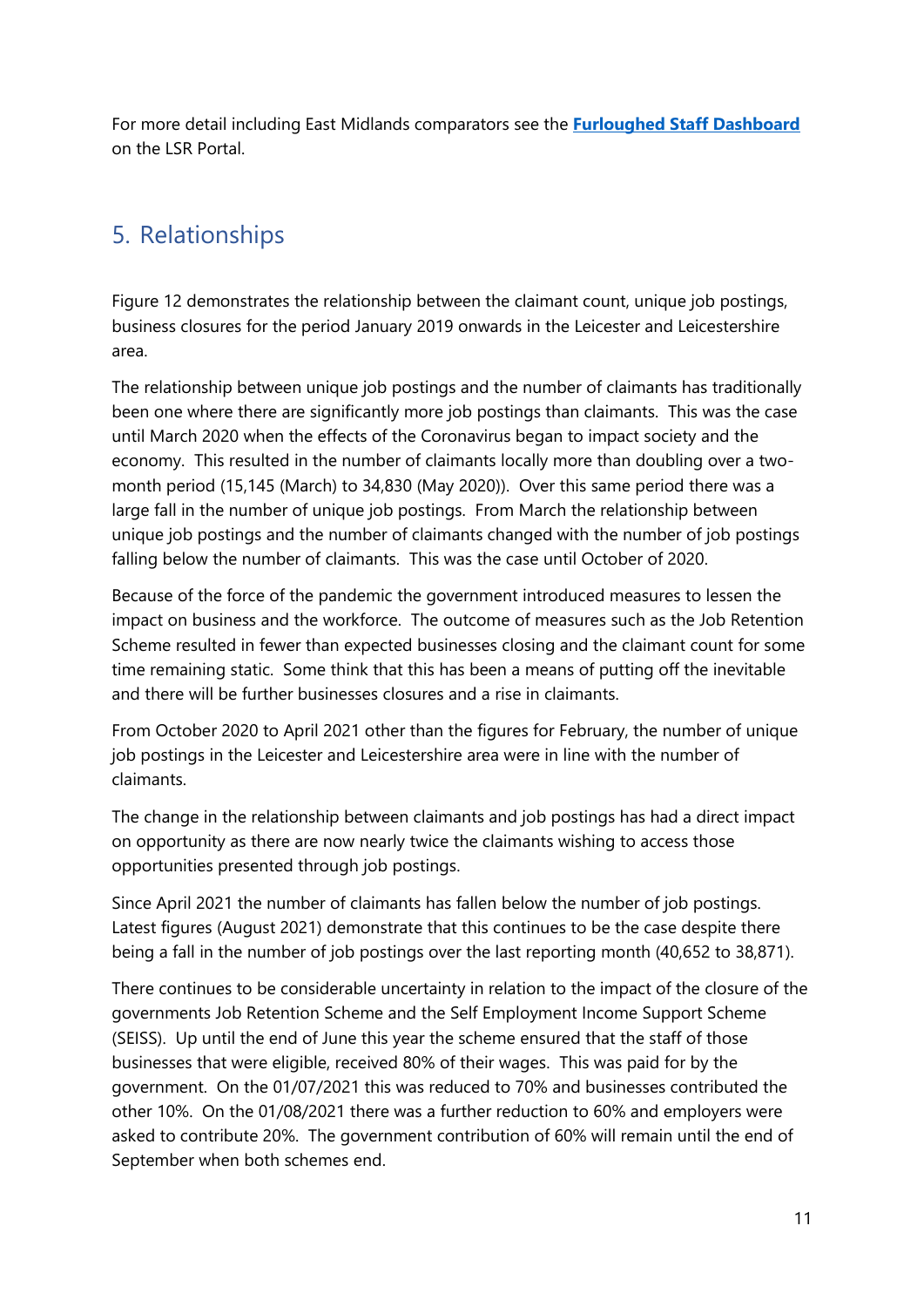# Claimant Count, Unique Job Postings, Business Closures and Furloughed Staff 2019, 2020 and 2021



*Figure 12: Monthly Claimant Count, Unique Job Postings, Business Closures and Total Number of Eligible Staff Furloughed January 2019 Onwards Source: ONS Claimant Count, EMSI Unique job Postings, BVD Fame Business Closures and HMRC Job Retention Scheme*

Note: Latest figures for the Job Retention Scheme relate to July 2021. Later figures are calculated based on the July figure and the closure of the scheme at the end of September.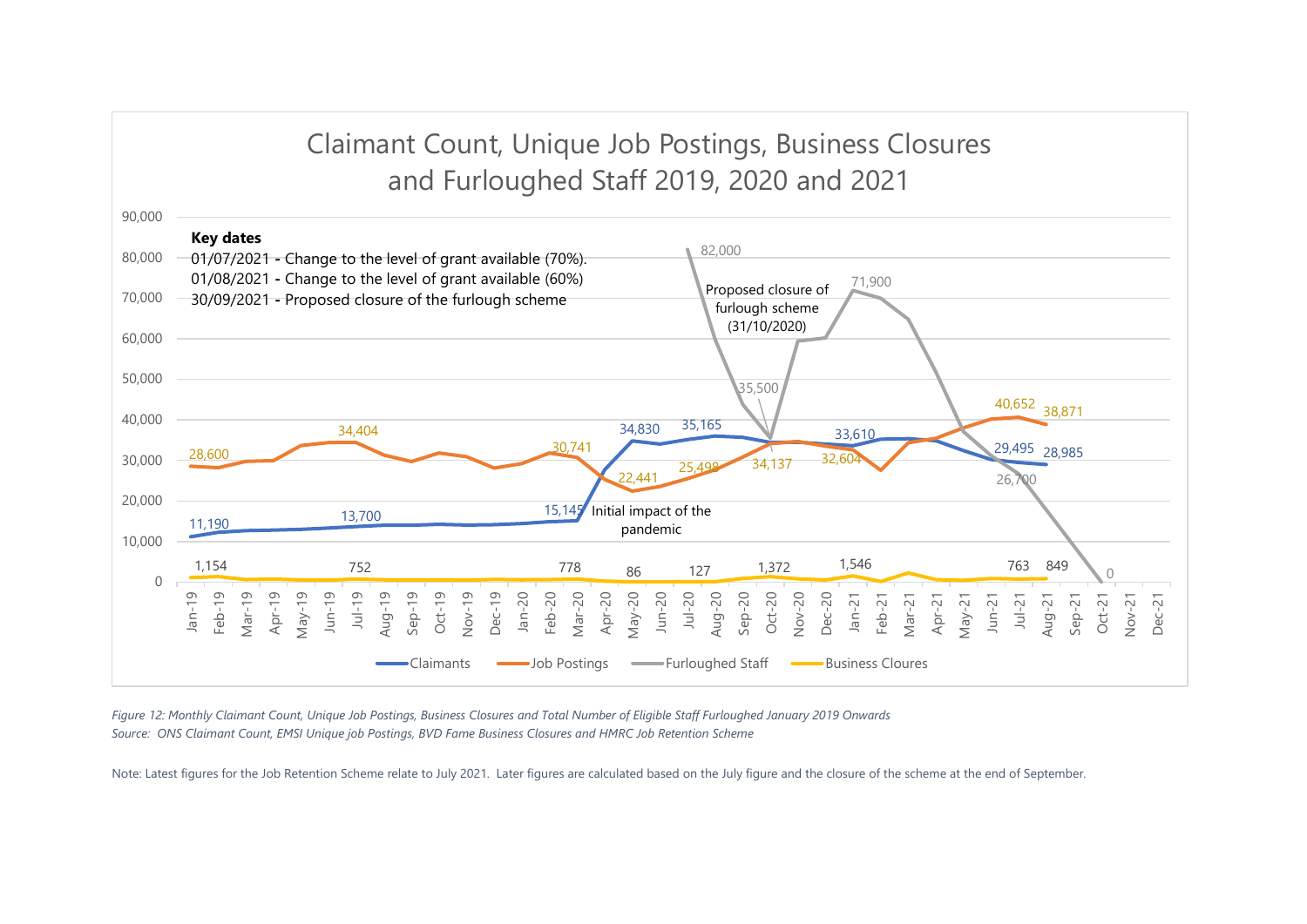Figure 13 builds upon Figure 12 by concentrating on 2021. In many ways this provides an understanding of the opening of the economy. Again, this presents data for, and demonstrates the relationship between the claimant count, the number of unique job postings, business closures and the numbers of eligible staff furloughed for the period January 2021 onwards.

Unlike Figure 12 Figure 13 diarises key dates in the withdrawal of funding (Job Retention scheme) and demonstrates the size of those reductions.

Over a three month period there will be a 20% reduction in the contribution made by the government but when the Job Retention Scheme ends there will be an automatic reduction of 60%, for some businesses this may be a cliff edge and may result in business closure and a rise in the number of claimants. This year has marked the reopening of the economy the reduction and the closure of schemes is part of that process, unfortunately this means many different things to different businesses.

The reduction in July and August of the governments contribution to the furlough scheme has thus far had no visible impact on the claimant rate which continues to fall. The number of job postings has however fallen over the last month and there has been a slight upward fluctuation in the number of business failures.

Trying to understand how the economy will perform past the summer will be difficult. Many industries/sectors have been late to reopen or have not been operating at full capacity due to measures brought in by the government such as social distancing.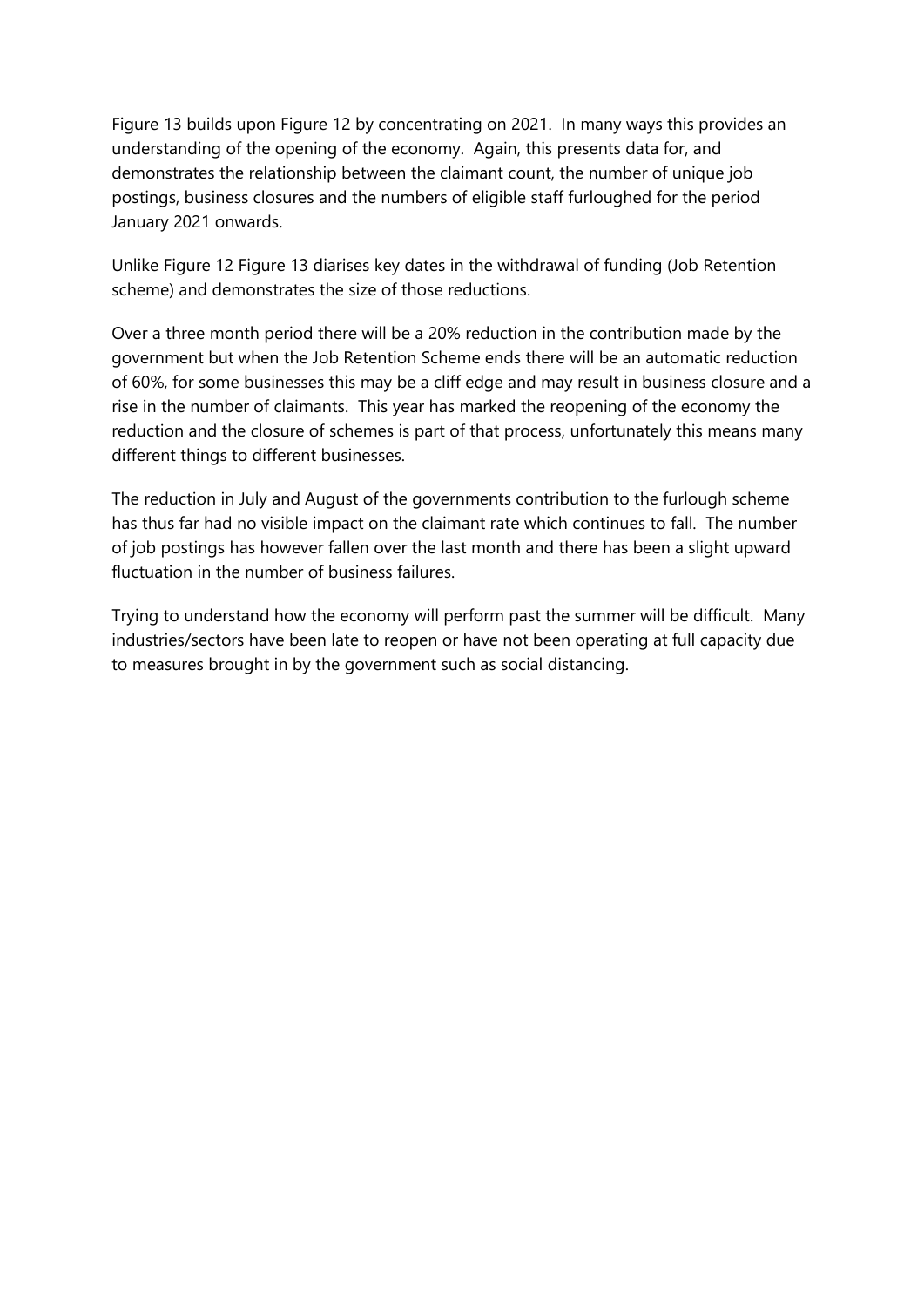

*Figure 13: Monthly Claimant Count, Unique Job Postings, Business Closures and Total Number of Eligible Staff Furloughed January 2021 Onwards Source: ONS Claimant Count, EMSI Unique job Postings, BVD Fame Business Closures and HMRC Job Retention Scheme* 

Note: Latest figures for the Job Retention Scheme relate to July 2021. Later figures are calculated based on the July figure and the closure of the scheme at the end of September.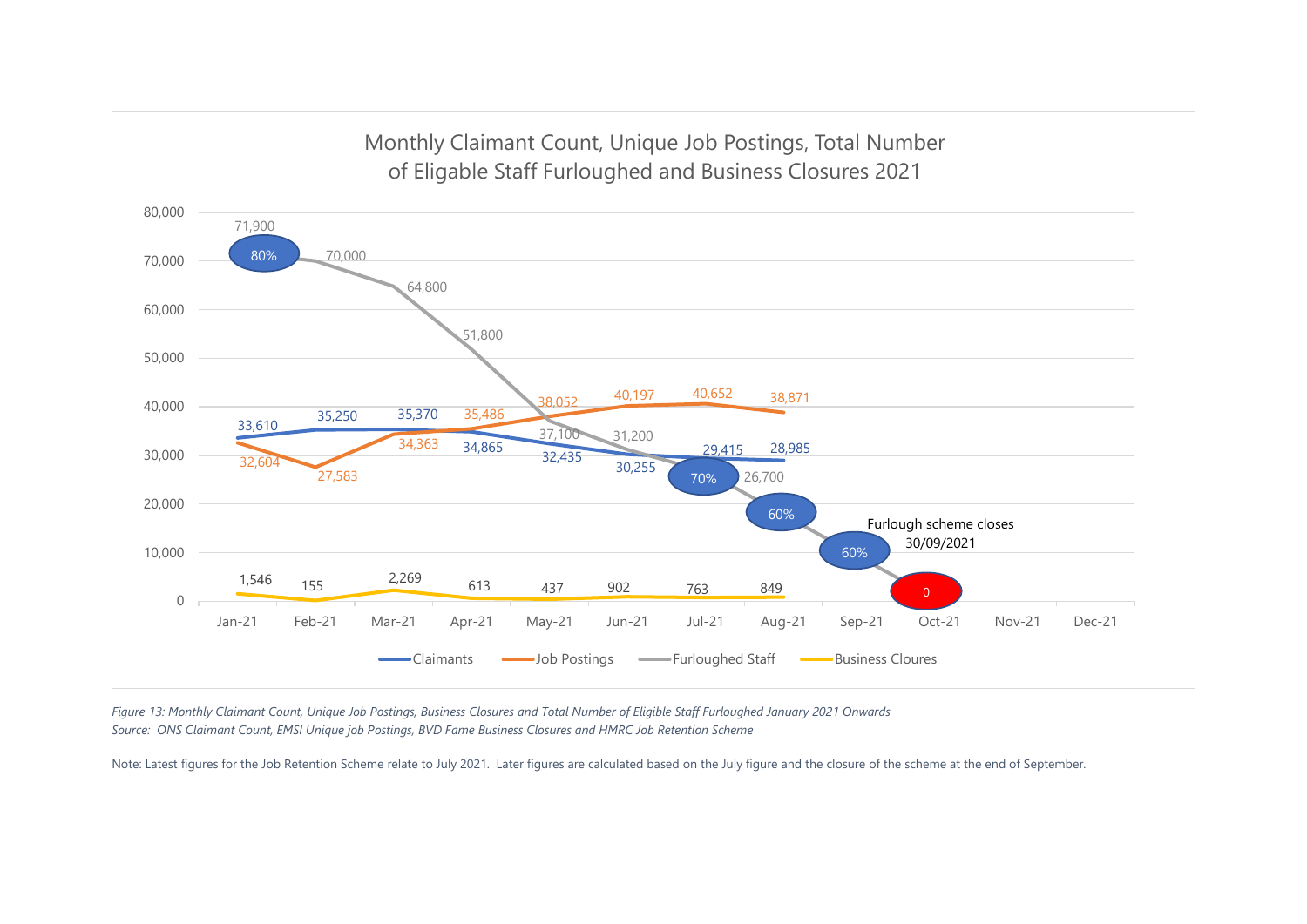# <span id="page-14-0"></span>6. Self-Employment Income Support Scheme (SEISS)

HMRC have published data on the numbers claiming support through the Self Employment Income Support Scheme up to 15/08/2021.

Table 4 provides an understanding of the take up rate of the Self-Employment Income Support Scheme.

|                                                | Leicester | Blaby | Charnwood | Harborough | Hinckley &<br><b>Bosworth</b> | Melton | NW Leics. | Oadby &<br>Wigston |
|------------------------------------------------|-----------|-------|-----------|------------|-------------------------------|--------|-----------|--------------------|
| Total no. of<br>claims made                    | 2,900     | 1,100 | 1,600     | 900        | 1,100                         | 400    | 900       | 500                |
| Total<br>potentially<br>eligible<br>population | 11,400    | 5,100 | 7,500     | 5,000      | 5,400                         | 2,700  | 4,600     | 2,300              |
| Total take-<br>up rate                         | 26%       | 21%   | 21%       | 18%        | 21%                           | 16%    | 20%       | 22%                |

*Table 4. SEISS Uptake in LLEP Area Source: HMRC*

It must be noted that the Self Employment Income Support Scheme will close at the end of September.

For more detail in relation to the Self Employment Income Support Scheme (SEISS) see the **[Furloughed Staff Dashboard](https://public.tableau.com/app/profile/r.i.team.leicestershire.county.council/viz/HMRCFurloughdata/FurloughNumbers)** on the LSR Portal.

# <span id="page-14-1"></span>7. Job Postings

EMSI job posting data is drawn from a range of sources and provides timely data on how the trend in the number of live job adverts is changing in the Leicester and Leicestershire area by occupation and geography.

However, the number of job adverts being posted is not a direct measure of labour force demand. Job adverts may not be removed from online job vacancy boards immediately once a position is filled, so the data may not fully reflect companies who have halted active recruitment.

The data is compiled from multiple job vacancy boards and adverts may still be considered "live" if the posting is still live on any board, even when it has already been removed from an alternative source.

The scope of online job adverts does not fully capture the region's economic activity because of differing advertising methods, for example, casual work may be advertised by word-ofmouth.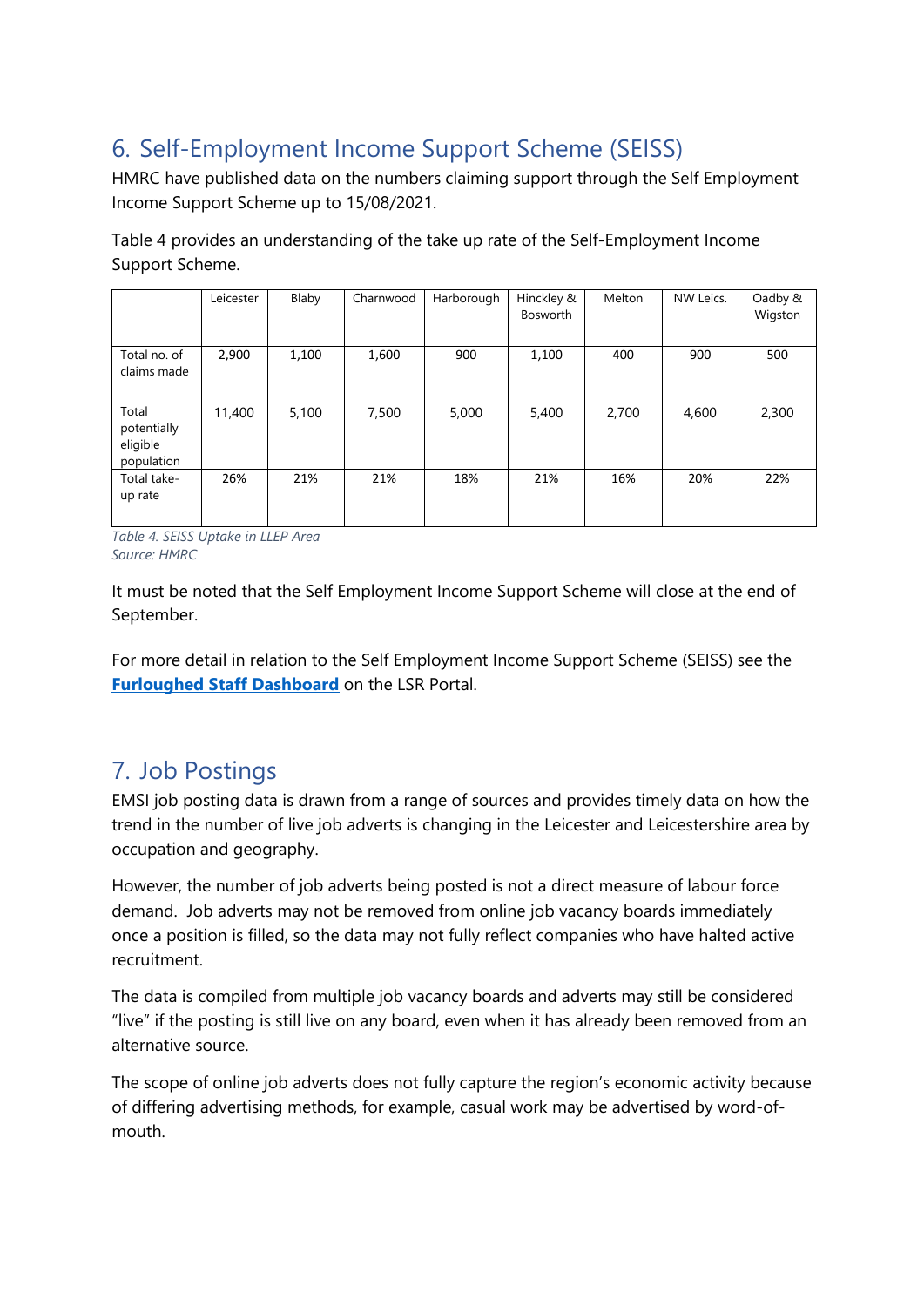Table 5 demonstrates unique job postings by occupation for August 2021. These are compared with March 2020, August 2020 and July 2021. Standard Occupation Codes are at a two-digit level.

The unique job posting figure for August 2021 is higher than August 2020 by 11,191 (38,871 compared to 27,680). This is a rise of 40.4%

Over the last month the number of job postings fell from 40,652 to 38,871. This is a fall of 1,781 postings or 4.4%.

In terms of numbers, over the last year there have been rises in job postings in all the occupation areas except for Teaching and Educational Professionals.

In the last month, of the 25 occupation areas all but 6 saw falls in job postings. The largest falls were in:

- Skilled Metal, Electrical and Electronic Trades
- Science, Research, Engineering and Technology Professionals
- Business and Public Service Associate Professionals
- Administrative Occupations
- Teaching and Educational Professionals

Over the last year the occupation areas that saw the largest growth in the number of unique job postings were:

- Science, Research, Engineering and Technology Professionals
- Business and Public Service Associate Professionals
- Administrative Occupations
- Skilled Metal, Electrical and Electronic Trades
- Elementary Administration and Service Occupations

As well as Caring Personal Service Organisations these same occupation areas also had the largest number of unique job postings.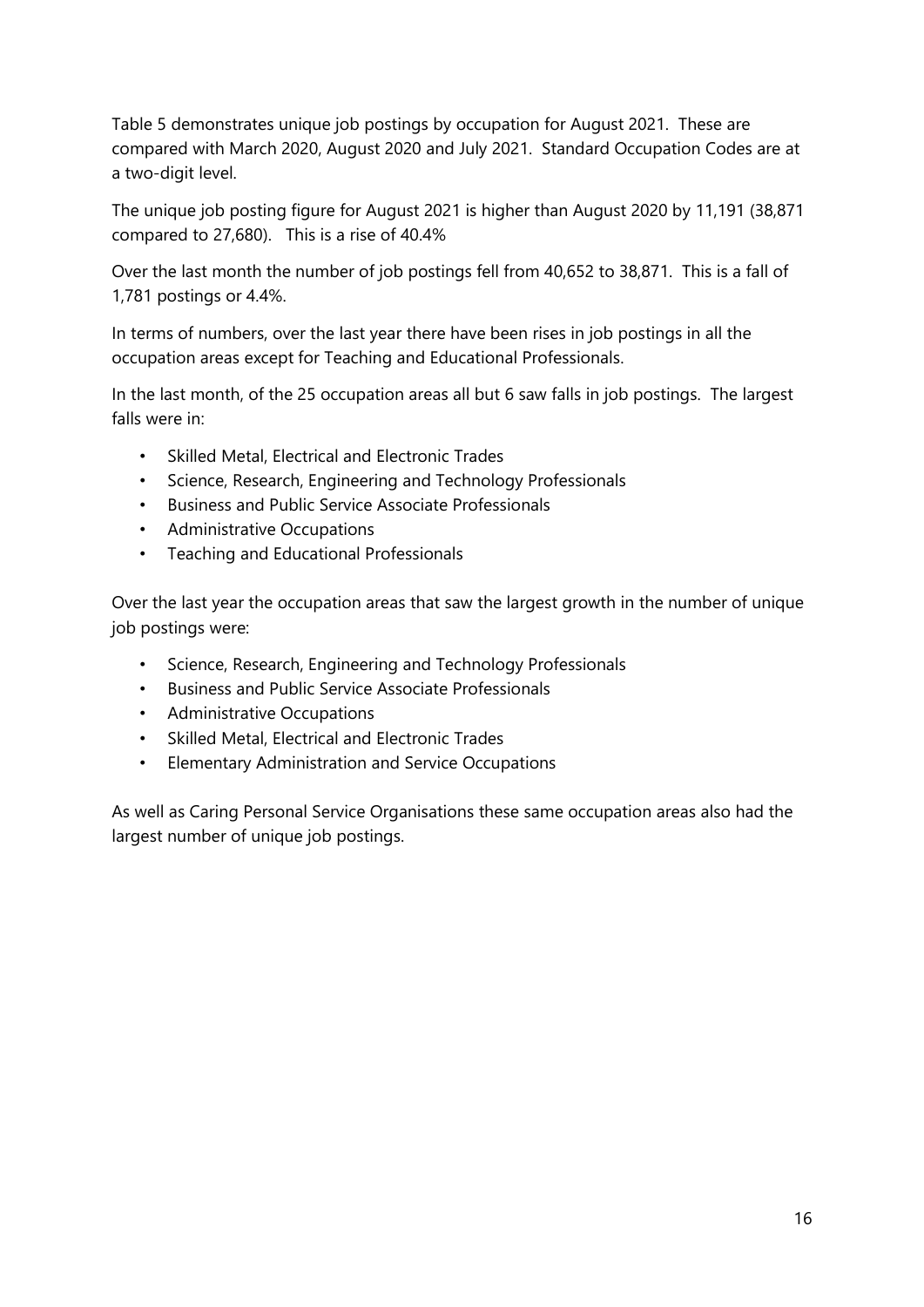| 2 Digit | Occupation                                                  | Mar               | Aug               | Jul 2021 | Aug               | Annual | Annual | Monthly     | Monthly %      | Cumulative       | Cumulative       |
|---------|-------------------------------------------------------------|-------------------|-------------------|----------|-------------------|--------|--------|-------------|----------------|------------------|------------------|
| SOC     |                                                             | 2020              | 2020              | Unique   | 2021              | Growth | Growth | Growth Jul  | Growth Jul     | Growth           | Growth %         |
|         |                                                             | Unique            | Unique            | Postings | Unique            |        | %      | to Aug 2021 | to Aug<br>2021 | from Mar<br>2020 | from Mar<br>2020 |
| 11      | <b>Corporate Managers and Directors</b>                     | Postings<br>1,561 | Postings<br>1,437 | 2,193    | Postings<br>2,076 | 639    | 44.5   | (117)       | $-5.3$         | 515              | 33.0             |
| 12      | Other Managers and Proprietors                              | 527               | 516               | 696      | 671               | 155    | 30.0   | (25)        | $-3.6$         | 144              | 27.3             |
| 21      | Science, Research, Engineering and Technology Professionals | 2,693             | 2,273             | 3,386    | 3,092             | 819    | 36.0   | (294)       | $-8.7$         | 399              | 14.8             |
|         |                                                             |                   |                   |          |                   |        |        |             |                |                  |                  |
| 22      | <b>Health Professionals</b>                                 | 1,787             | 1,822             | 2,054    | 1,994             | 172    | 9.4    | (60)        | $-2.9$         | 207              | 11.6             |
| 23      | Teaching and Educational Professionals                      | 1,334             | 1,064             | 1,112    | 983               | (81)   | $-7.6$ | (129)       | $-11.6$        | (351)            | (26.3)           |
| 24      | Business, Media and Public Service Professionals            | 1,732             | 1,548             | 2,143    | 2,029             | 481    | 31.1   | (114)       | $-5.3$         | 297              | 17.1             |
| 31      | Science, Engineering and Technology Associate Professionals | 1,385             | 1,183             | 1,895    | 1,813             | 630    | 53.3   | (82)        | $-4.3$         | 428              | 30.9             |
| 32      | Health and Social Care Associate Professionals              | 372               | 393               | 508      | 495               | 102    | 26.0   | (13)        | $-2.6$         | 123              | 33.1             |
| 33      | Protective Service Occupations                              | 29                | 23                | 46       | 40                | 17     | 73.9   | (6)         | $-13.0$        | 11               | 37.9             |
| 34      | Culture, Media and Sports Occupations                       | 412               | 277               | 412      | 354               | 77     | 27.8   | (58)        | $-14.1$        | (58)             | (14.1)           |
| 35      | Business and Public Service Associate Professionals         | 4,601             | 3,604             | 5,488    | 5,293             | 1,689  | 46.9   | (195)       | $-3.6$         | 692              | 15.0             |
| 41      | <b>Administrative Occupations</b>                           | 2,934             | 2,227             | 3,900    | 3,753             | 1,526  | 68.5   | (147)       | $-3.8$         | 819              | 27.9             |
| 42      | Secretarial and Related Occupations                         | 429               | 295               | 466      | 474               | 179    | 60.7   | 8           | 1.7            | 45               | 10.5             |
| 51      | Skilled Agricultural and Related Trades                     | 34                | 35                | 46       | 46                | 11     | 31.4   | $\mathbf 0$ | 0.0            | 12               | 35.3             |
| 52      | Skilled Metal, Electrical and Electronic Trades             | 1,959             | 1,735             | 3,128    | 2,766             | 1,031  | 59.4   | (362)       | $-11.6$        | 807              | 41.2             |
| 53      | Skilled Construction and Building Trades                    | 502               | 535               | 844      | 790               | 255    | 47.7   | (54)        | $-6.4$         | 288              | 57.4             |
| 54      | Textiles, Printing and Other Skilled Trades                 | 638               | 444               | 748      | 776               | 332    | 74.8   | 28          | 3.7            | 138              | 21.6             |
| 61      | <b>Caring Personal Service Occupations</b>                  | 2,053             | 2,096             | 2,587    | 2,484             | 388    | 18.5   | (103)       | $-4.0$         | 431              | 21.0             |
| 62      | Leisure, Travel and Related Personal Service Occupations    | 187               | 159               | 233      | 251               | 92     | 57.9   | 18          | 7.7            | 64               | 34.2             |
| 71      | Sales Occupations                                           | 665               | 501               | 788      | 810               | 309    | 61.7   | 22          | 2.8            | 145              | 21.8             |
| 72      | <b>Customer Service Occupations</b>                         | 668               | 530               | 854      | 829               | 299    | 56.4   | (25)        | $-2.9$         | 161              | 24.1             |
| 81      | Process, Plant and Machine Operatives                       | 449               | 465               | 791      | 704               | 239    | 51.4   | (87)        | $-11.0$        | 255              | 56.8             |
| 82      | Transport and Mobile Machine Drivers and Operatives         | 1,587             | 1,947             | 2,303    | 2,200             | 253    | 13.0   | (103)       | $-4.5$         | 613              | 38.6             |
| 91      | <b>Elementary Trades and Related Occupations</b>            | 279               | 353               | 565      | 553               | 200    | 56.7   | (12)        | $-2.1$         | 274              | 98.2             |
| 92      | Elementary Administration and Service Occupations           | 1,929             | 2,218             | 3,466    | 3,595             | 1,377  | 62.1   | 129         | 3.7            | 1,666            | 86.4             |
| Total   |                                                             | 30,746            | 27,680            | 40,652   | 38,871            | 11,191 | 40.4   | (1,781)     | $-4.4$         | 8,125            | 26.4             |

*Table 5 LLEP area Job Postings by Standard Occupation Codes*

*Source: EMSI*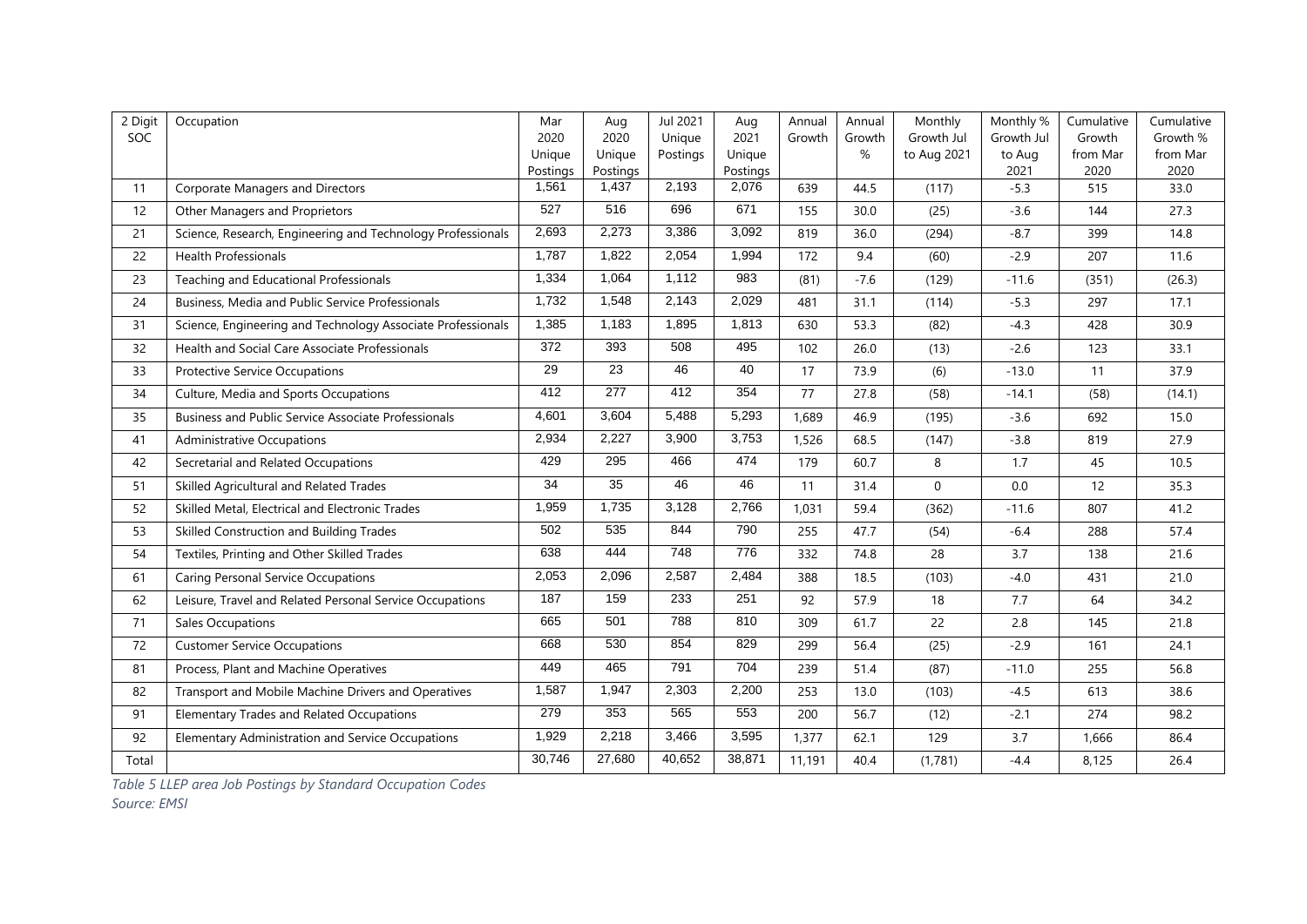Table 6 demonstrates job posting numbers by district area for this year and August 2020. Figures for all the areas identified are higher this year (August) than last year.

| -                         |                | ັ        |                                      | -      |                        |           |           |                                 |                        |
|---------------------------|----------------|----------|--------------------------------------|--------|------------------------|-----------|-----------|---------------------------------|------------------------|
| Area                      | $^{20}$<br>Aug | 21<br>āñ | $\overline{\phantom{0}}$<br>Ņ<br>Feb | Mar-21 | $\overline{c}$<br>Apr- | 51<br>Vay | اخ -<br>È | $\overline{2}$<br>$\frac{1}{2}$ | $\overline{21}$<br>Aug |
| Blaby                     | 1,281          | 1,720    | 1,343                                | 1,740  | 1,707                  | 1,719     | 1,763     | 1,782                           | 1,742                  |
| Charnwood                 | 4,316          | 5,444    | 4,693                                | 5,626  | 5,563                  | 6,264     | 6,543     | 6,917                           | 6,905                  |
| Harborough                | 2,113          | 2,209    | 1,827                                | 2,409  | 2,435                  | 2,648     | 2,874     | 3,264                           | 3,268                  |
| Hinckley & Bosworth       | 2,464          | 2,877    | 2,570                                | 3,446  | 3,855                  | 4,185     | 4,330     | 3,962                           | 3,268                  |
| Leicester                 | 12,385         | 14,358   | 12,059                               | 14,389 | 14,940                 | 15,773    | 16,180    | 16,433                          | 16,211                 |
| Leicestershire            | 15,295         | 18,233   | 15,500                               | 19,948 | 20,548                 | 22,279    | 24,017    | 24,219                          | 22,660                 |
| Melton                    | 1,049          | 1,112    | 950                                  | 1,173  | 1,286                  | 1,379     | 1,455     | 1,536                           | 1,538                  |
| North West Leicestershire | 3,520          | 4,215    | 3,598                                | 4,882  | 5,103                  | 5,188     | 5,997     | 5,982                           | 5,168                  |
| Oadby & Wigston           | 552            | 656      | 519                                  | 672    | 599                    | 896       | 1,055     | 776                             | 771                    |
| Total                     | 27,680         | 32,591   | 27,559                               | 34,337 | 35,488                 | 38,052    | 40,197    | 40,652                          | 38,871                 |

*Table 6 Unique Job Postings by Local & District Authority Source: EMSI*

### Figure 14 provides and understanding of job postings for the Leicester and Leicestershire area from March 2020.



*Figure 14 LLEP Area Unique Job Postings March 2020 to August 2021 Source: EMSI*

Despite unique job postings being higher in August 2021 than pre pandemic figures in the Leicester and Leicestershire area, Figure 15 shows that job posting data in the Leicester and Leicestershire areas presents two different pictures. In Leicestershire from August of 2020 there have been more unique job postings than the last figure supplied prior to the pandemic (March 2020). In Leicester this is not the case and figures have continually failed to exceed the figure delivered for March 2020.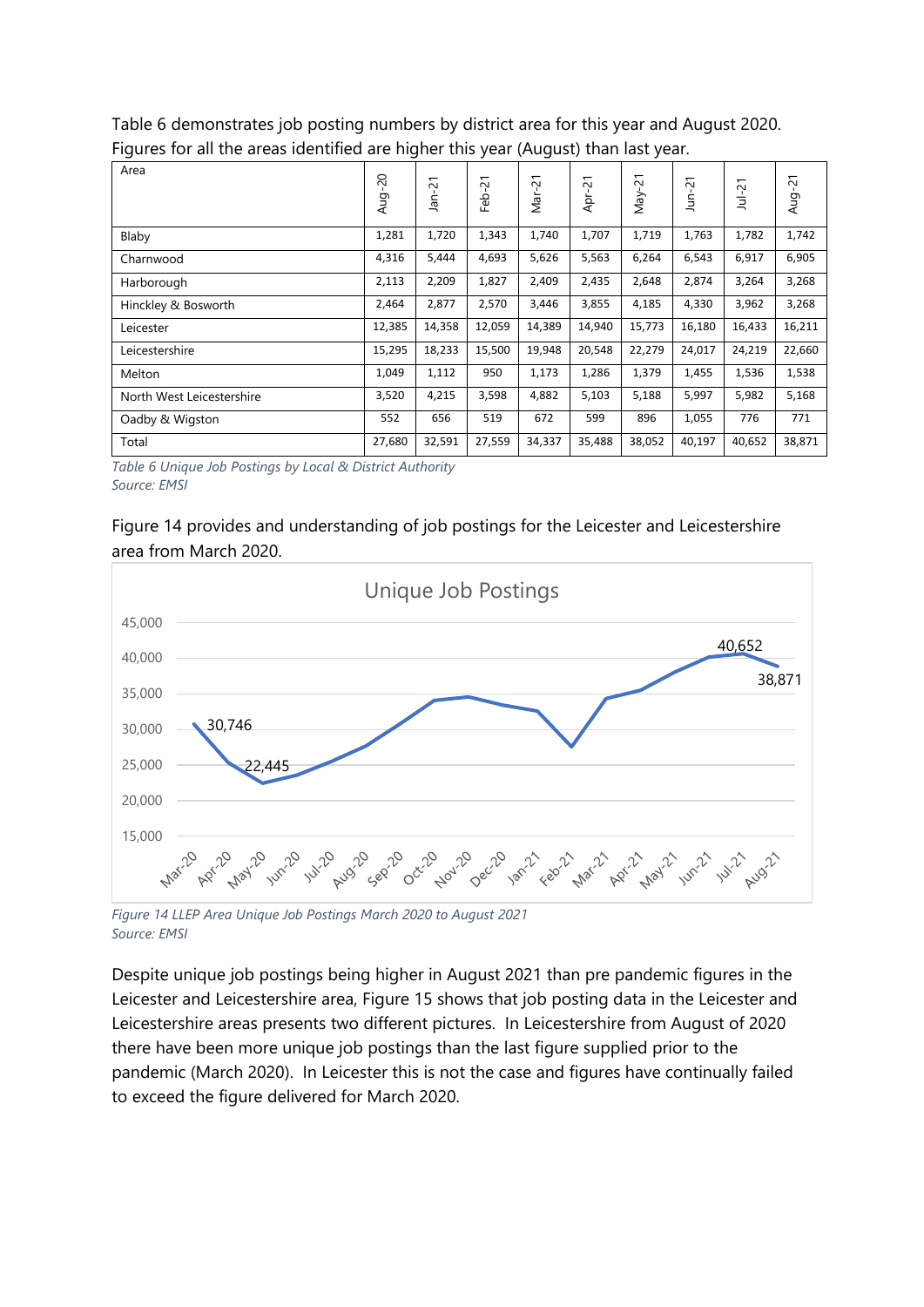

*Figure15 Leicester and Leicestershire Unique Job Postings March 2020 to July 2021 Source: EMSI*

More detailed breakdowns of job postings by district are available from [brendan.brockway@llep.org.uk.](mailto:brendan.brockway@llep.org.uk)

### <span id="page-18-0"></span>8. Business Closures and Incorporations

Since the start of March 2020, 12,619 businesses have ceased trading in the Leicester and Leicestershire area. For the same period in 2019/20 the number was 8,766. This is a difference of 3,853 business closures.



*Figure 16 LLEP Area Dissolved or Liquidated Businesses Comparator March 2020 – August 2021 Source: BVD Fame*

In March 2020 there were 778 closures. Due to those measures introduced by the government during lockdown the number had fallen to just 101 in August of the same year.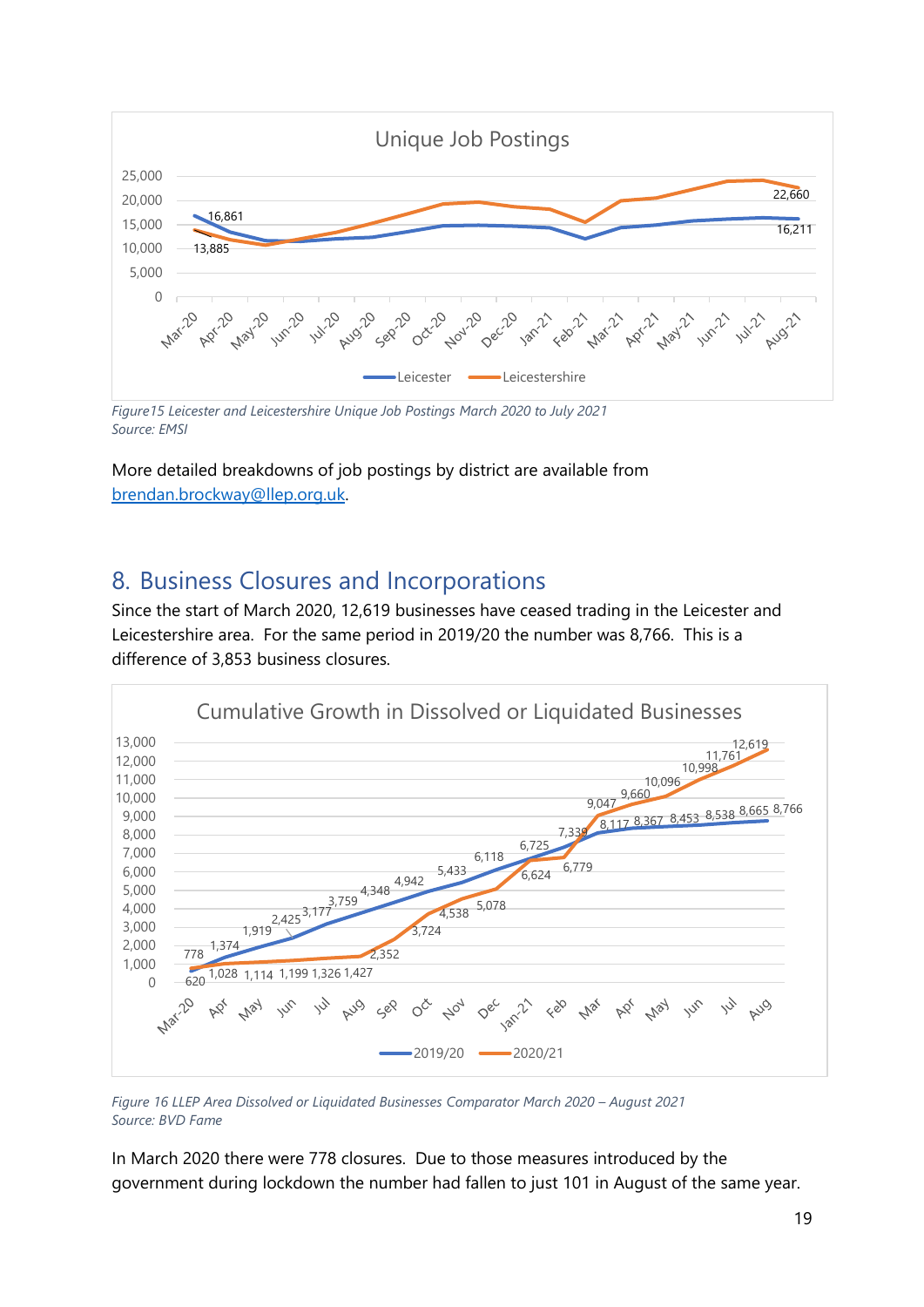Figures for September and October 2020 demonstrated steep rises in business failures. The rise in business failures reflected the proposed closure of measures that were brought in by the government. However, measures were extended beyond October and as a result failure went from a high of 1,372 in October to 540 in December. Again, in early 2021 with the planned closure and phasing out of government measures, there were sharp increases. The job retention scheme was extended further and figures for April and May demonstrated falls in closures. In June there was a further rise and July a fall. The figure for August 2021 is 858. In August 2020 the figure was 101 and 2019 582

In 2021 (to the end of August 2021) there have been 7,541 solved businesses. For the same period in 2020 the figure was 2,648 and 2019 6,286. To date closures in 2021 are higher than in 2019 and 2020.



*Figure 17 LLEP Areas Dissolved and Liquidated Businesses Monthly Comparator Source: BVD Fame*

Since the beginning of March 2020 16,962 businesses have been incorporated within the Leicester and Leicestershire area. Over the same period in 2019/20, 17,644 businesses were incorporated. This is a difference of 682.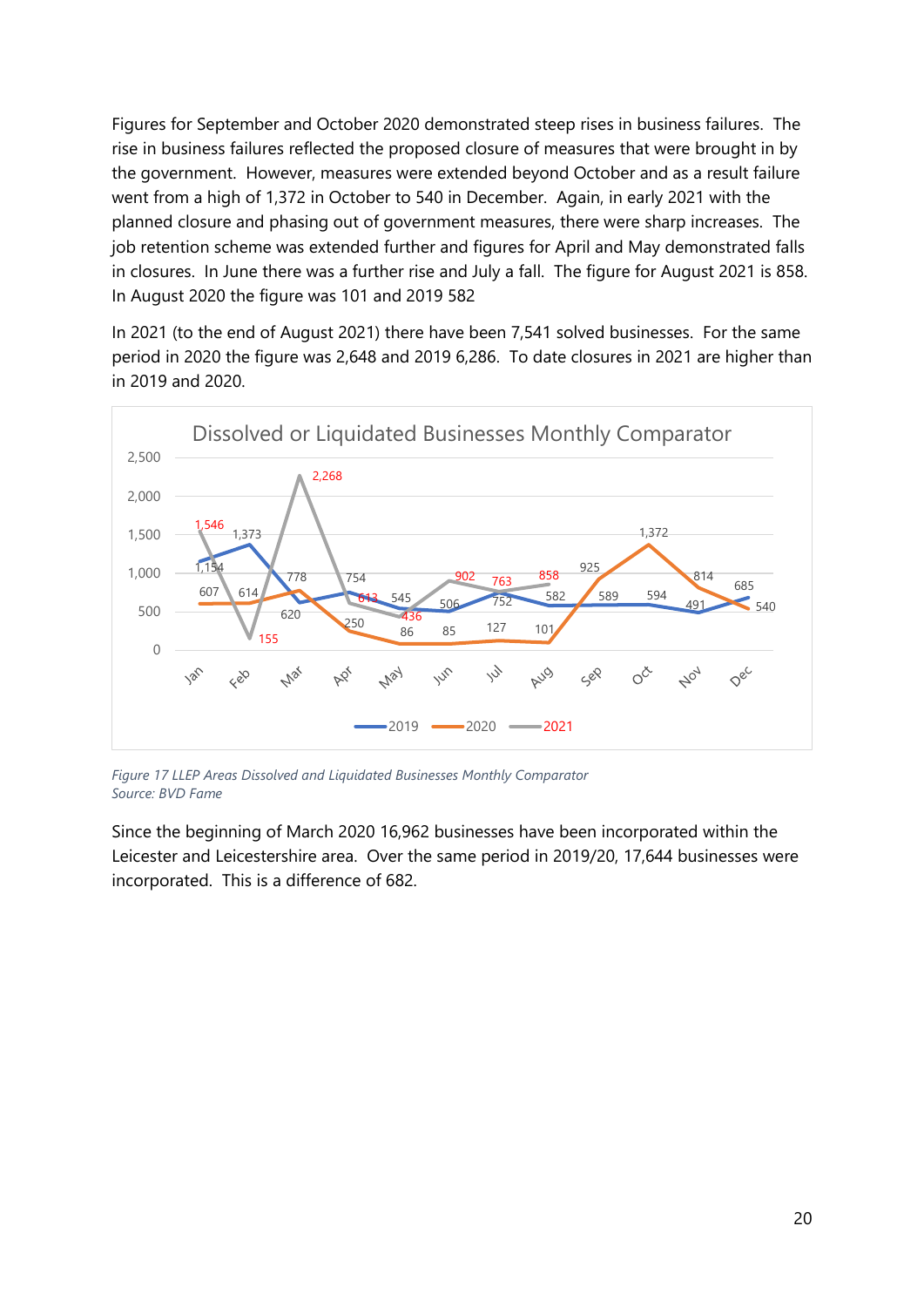

*Figure 18 LLEP Area Cumulative Growth in Incorporated Businesses Comparator Source: BVD Fame*

In October of 2020 1,261 businesses were in incorporated, in November 1,086 were incorporated. The number of incorporations fell significantly in December to 695. From January 2021 to March there were small rises in incorporations but from March 2021 there has been a gradual decline in numbers. The latest figure (August 2021) is 639. incorporations. As with figures for May and June and July this is below the figure for the same period in 2019 and 2020.

When comparing closures with incorporations in 2021 there were 7,541 closures and 6,374 incorporations. This is a difference of 1,167.



*Figure 19 LLEP Area Incorporated Businesses Monthly Comparator Source: BVD Fame*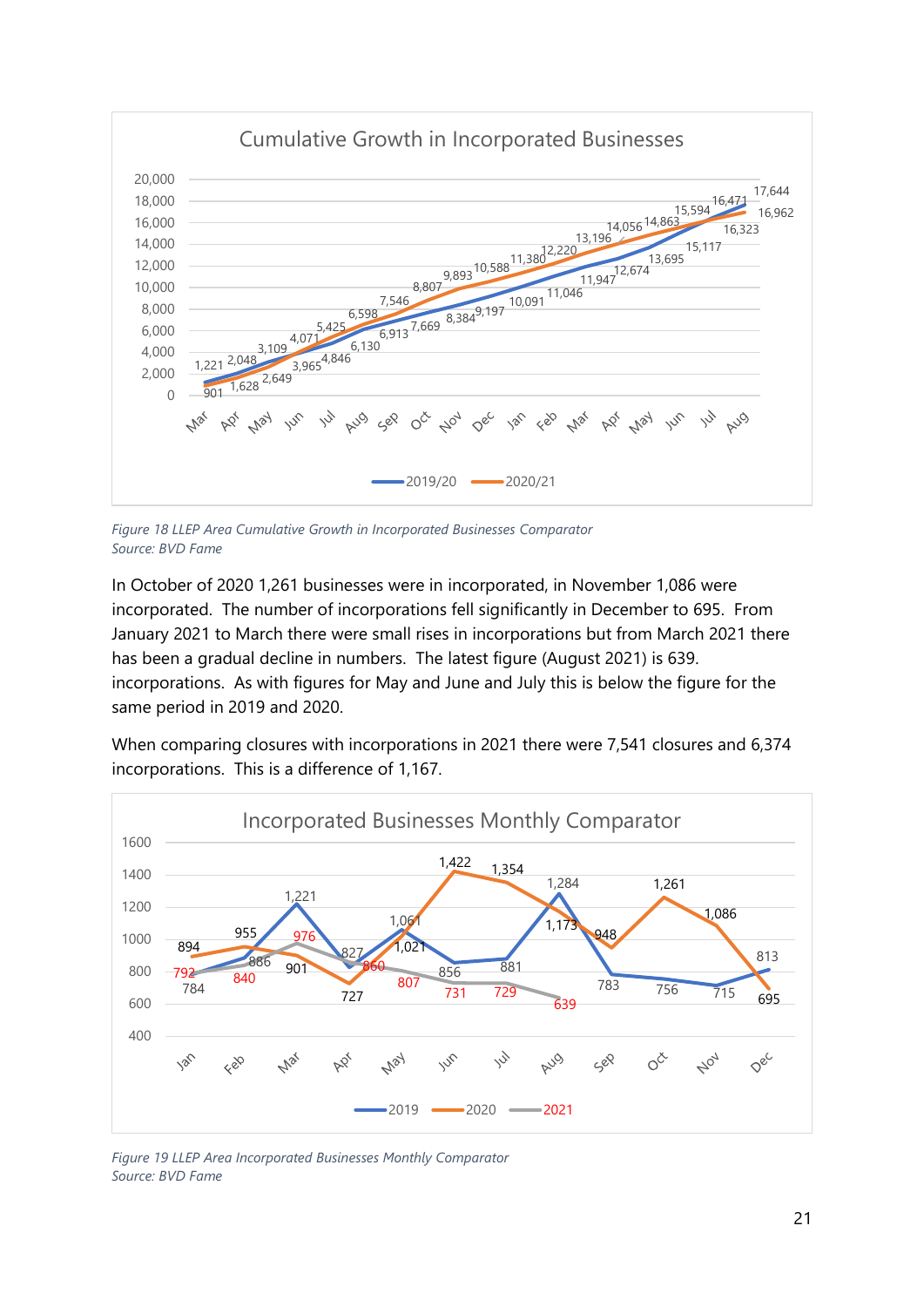Table 7 demonstrates those sectors where there have been 5 or more business failures. For these same sectors the table also demonstrates the number of incorporations. Data is for August 2021. Table 7 also helps provide an understanding of the impact of the pandemic on business and how different sectors are reacting to it.

|                                                                                  | Dissolved      | $\%$  | Incorporated   | $\%$  | Difference     |
|----------------------------------------------------------------------------------|----------------|-------|----------------|-------|----------------|
| 46 : Wholesale trade, except of motor vehicles and motorcycles                   | 87             | 10.2  | 28             | 4.6   | $-59$          |
| 82 : Office administrative, office support and other business support activities | 81             | 9.5   | 11             | 1.8   | $-70$          |
| 52 : Warehousing and support activities for transportation                       | 76             | 9.0   | 2              | 0.3   | $-74$          |
| 18 : Printing and reproduction of recorded media                                 | 74             | 8.7   | $\mathbf{1}$   | 0.2   | $-73$          |
| 47 : Retail trade, except of motor vehicles and motorcycles                      | 54             | 6.4   | 72             | 11.8  | 18             |
| 70 : Activities of head offices; management consultancy activities               | 51             | 6.0   | 15             | 2.5   | $-36$          |
| 49 : Land transport and transport via pipelines                                  | 39             | 4.6   | 57             | 9.4   | 18             |
| 56 : Food and beverage service activities                                        | 39             | 4.6   | 45             | 7.4   | 6              |
| 62 : Computer programming, consultancy and related activities                    | 31             | 3.7   | 18             | 3.0   | $-13$          |
| 43 : Specialised construction activities                                         | 27             | 3.2   | 31             | 5.1   | $\overline{a}$ |
| 41 : Construction of buildings                                                   | 24             | 2.8   | 24             | 3.9   | 0              |
| 96 : Other personal service activities                                           | 23             | 2.7   | 27             | 4.4   | 4              |
| 68 : Real estate activities                                                      | 16             | 1.9   | 56             | 9.2   | 40             |
| 74 : Other professional, scientific and technical activities                     | 16             | 1.9   | 19             | 3.1   | 3              |
| 86 : Human health activities                                                     | 16             | 1.9   | 36             | 5.9   | 20             |
| 33 : Repair and installation of machinery and equipment                          | 13             | 1.5   | 4              | 0.7   | -9             |
| 85: Education                                                                    | 12             | 1.4   | 12             | 2.0   | 0              |
| 45 : Wholesale and retail trade and repair of motor vehicles and motorcycles     | 11             | 1.3   | 16             | 2.6   | 5              |
| 71 : Architectural and engineering activities; technical testing and analysis    | 11             | 1.3   | $\overline{7}$ | 1.1   | $-4$           |
| 64 : Financial service activities, except insurance and pension funding          | 9              | 1.1   | 22             | 3.6   | 13             |
| 81 : Services to buildings and landscape activities                              | 9              | 1.1   | 13             | 2.1   | 4              |
| 93 : Sports activities and amusement and recreation activities                   | 9              | 1.1   | 8              | 1.3   | $-1$           |
| 13 : Manufacture of textiles                                                     | 8              | 0.9   | $\mathbf{1}$   | 0.2   | $-7$           |
| 14 : Manufacture of wearing apparel                                              | 8              | 0.9   | 5              | 0.8   | $-3$           |
| 80 : Security and investigation activities                                       | $\overline{7}$ | 0.8   | 6              | 1.0   | $-1$           |
| 42 : Civil engineering                                                           | 6              | 0.7   | 3              | 0.5   | $-3$           |
| 32 : Other manufacturing                                                         | 5              | 0.6   | 3              | 0.5   | $-2$           |
| 63 : Information service activities                                              | 5              | 0.6   | 3              | 0.5   | $-2$           |
| 73 : Advertising and market research                                             | 5              | 0.6   | $\overline{2}$ | 0.3   | $-3$           |
| 90 : Creative, arts and entertainment activities                                 | 5              | 0.6   | 9              | 1.5   | $\overline{a}$ |
| n.a.                                                                             | 22             | 2.6   | 10             | 1.6   | $-12$          |
| All                                                                              | 849            | 100.0 | 639            | 100.0 | $-240$         |

*Table 7 LLEP Area Dissolved or Liquidated and Incorporated Businesses by Sector August 2021 Source: BVD Fame*

*Note: Latest figures were gained on the 03/09/2021 and they may be subject to some adjustment. Figures may also reflect delays in notification and processing of data returns to Companies House.*